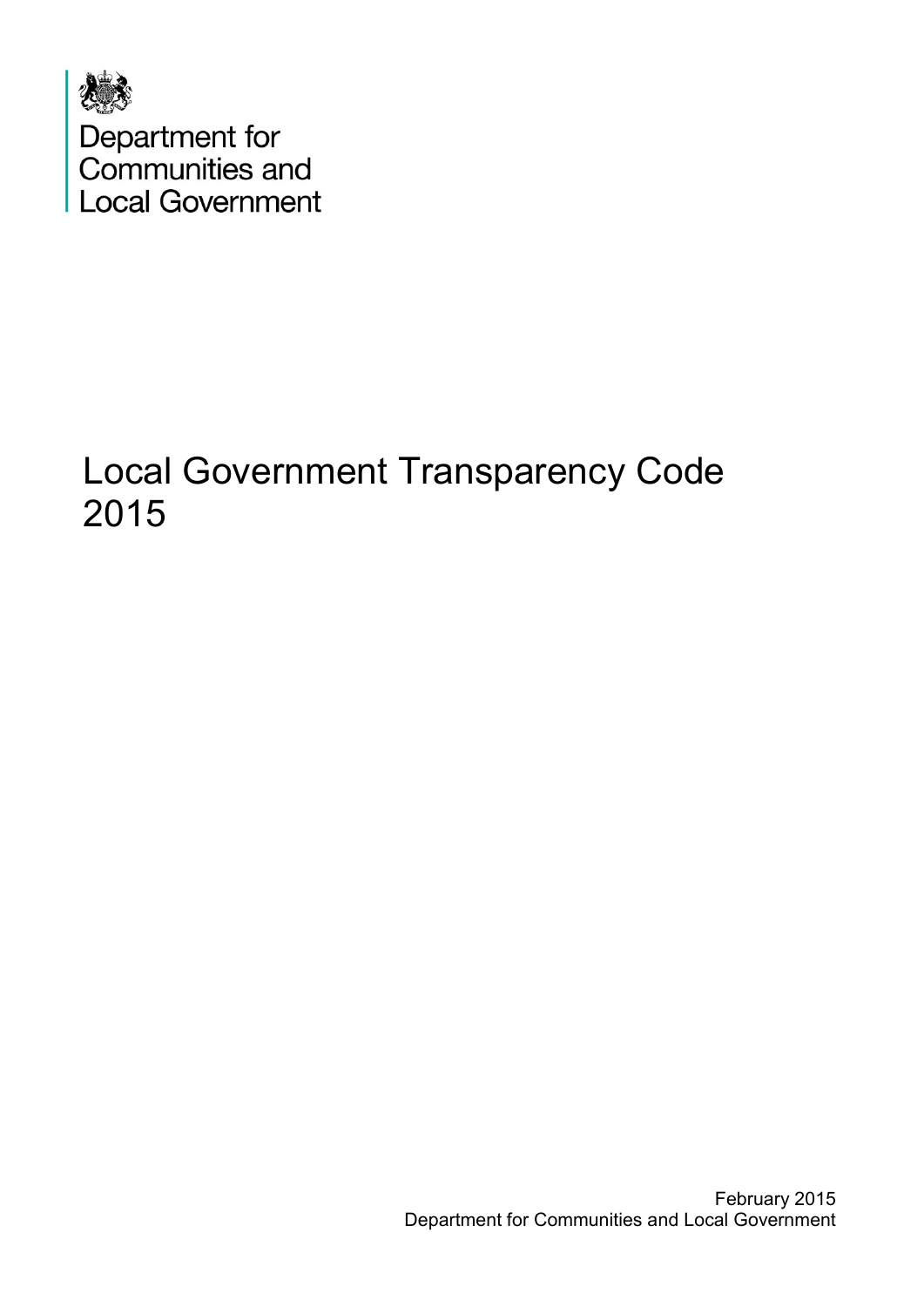

*© Crown copyright, 2015*

*Copyright in the typographical arrangement rests with the Crown.*

You may re-use this information (not including logos) free of charge in any format or medium, under the terms of the Open Government Licence. To view this licence, http://www.nationalarchives.gov.uk/doc/open[government-licence/version/3/](http://www.nationalarchives.gov.uk/doc/open-government-licence/version/3/) or write to the Information Policy Team, The National Archives, Kew, London TW9 4DU, or email: [psi@nationalarchives.gsi.gov.uk.](mailto:psi@nationalarchives.gsi.gov.uk)

This document/publication is also available on our website at [www.gov.uk/dclg](http://www.gov.uk/dclg)

If you have any enquiries regarding this document/publication, complete the form at <http://forms.communities.gov.uk/> or write to us at:

Department for Communities and Local Government Fry Building 2 Marsham Street London SW1P 4DF Telephone: 030 3444 0000

For all our latest news and updates follow us on Twitter:<https://twitter.com/CommunitiesUK>

February 2015

ISBN: 978-1-4098-4484-6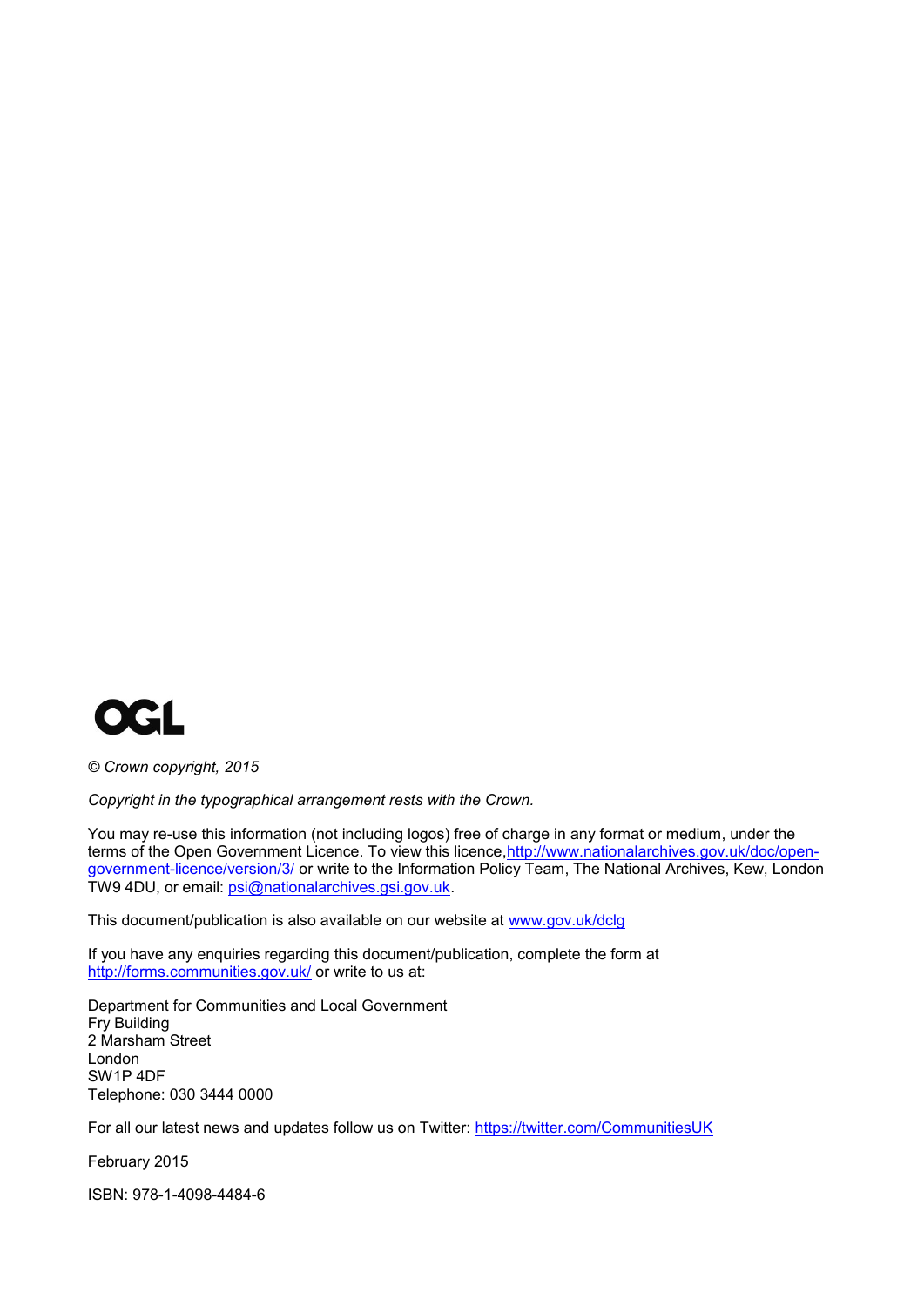# **Contents**

|                | Part 1: Introduction                                       |    |
|----------------|------------------------------------------------------------|----|
| $\overline{2}$ | Part 2: Information which must be published                | 11 |
| 3              | Part 3: Information recommended for publication            | 23 |
| $\overline{4}$ | Annex A: Table summarising all information to be published | 28 |
| 5              | Annex B: Detecting and preventing fraud                    | 38 |
| 6              | Annex C: Social housing asset data to be published         | 40 |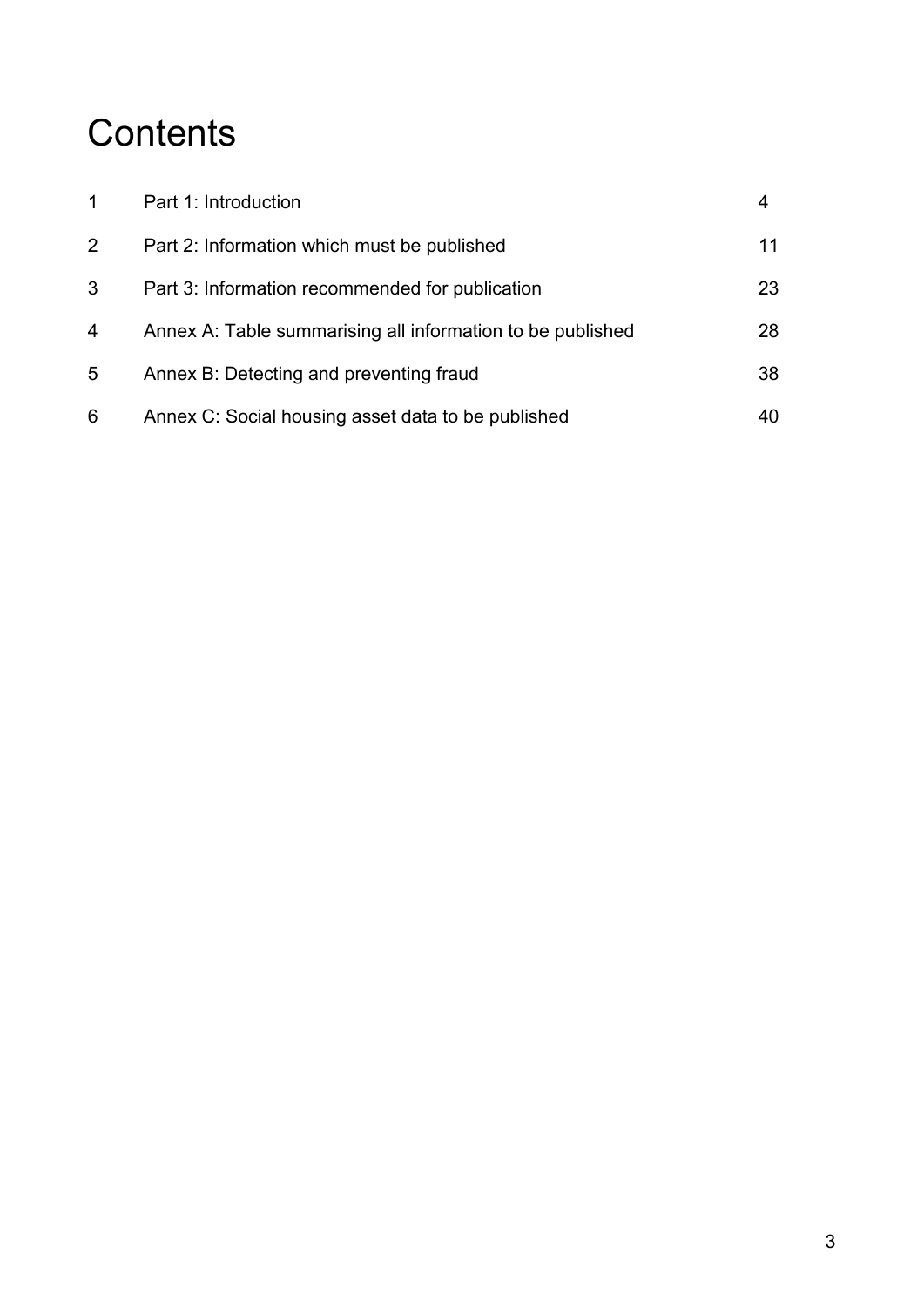# Part 1: Introduction

# Policy context

- 1. This Code is issued to meet the Government's desire to place more power into citizens' hands to increase democratic accountability and make it easier for local people to contribute to the local decision making process and help shape public services. Transparency is the foundation of local accountability and the key that gives people the tools and information they need to enable them to play a bigger role in society. The availability of data can also open new markets for local business, the voluntary and community sectors and social enterprises to run services or manage public assets.
- 2. 'Data' means the objective, factual data, on which policy decisions are based and on which public services are assessed, or which is collected or generated in the course of public service delivery. This should be the basis for publication of information on the discharge of local authority functions.
- 3. Analysis by Deloitte<sup>1</sup> for the Shakespeare Review of Public Sector Information estimates the economic benefits of public sector information in the United Kingdom as £1.8 billion, with social benefits amounting to £5 billion. The study highlights the significant potential benefits from the publication of public data. And, local authorities and local people want to see published open data:
	- $\bullet$  80 per cent of those responding to a transparency survey<sup>2</sup> by the Local Government Association in September 2012 cited external accountability as a benefit, with 56 per cent citing better local decision making and democracy as a benefit
	- a survey of 800 members of Bedford's Citizens Panel<sup>3</sup> showed that 64 per cent of respondents thought it was very important that the council makes data available to the public and the public were most interested in seeing data made available about council spending and budgets (66 per cent)
	- $\bullet$  research by Ipsos MORI<sup>4</sup> found that the more citizens feel informed, the more they tend to be satisfied with public services and their local authorities.

<sup>&</sup>lt;sup>1</sup> "Market Assessment of Public Sector Information", Deloitte, May 2013,

[https://www.gov.uk/government/uploads/system/uploads/attachment\\_data/file/198905/bis-13-743-market](https://www.gov.uk/government/uploads/system/uploads/attachment_data/file/198905/bis-13-743-market-assessment-of-public-sector-information.pdf)[assessment-of-public-sector-information.pdf](https://www.gov.uk/government/uploads/system/uploads/attachment_data/file/198905/bis-13-743-market-assessment-of-public-sector-information.pdf) 2 "Local Government Transparency Survey 2012", LGA, December 2012,

[http://www.local.gov.uk/documents/10180/11541/Local\\_Government\\_Transparency\\_Survey\\_2012.pdf/dd4c2](http://www.local.gov.uk/documents/10180/11541/Local_Government_Transparency_Survey_2012.pdf/dd4c24ed-20ba-4feb-b6eb-fea21e4af049) [4ed-20ba-4feb-b6eb-fea21e4af049](http://www.local.gov.uk/documents/10180/11541/Local_Government_Transparency_Survey_2012.pdf/dd4c24ed-20ba-4feb-b6eb-fea21e4af049)

<sup>&</sup>lt;sup>3</sup> "Citizens Panel Summer 2011 Survey Results Data Transparency" Bedford Borough Council, August 2011  $\frac{1}{4}$  "Mbst de no

<sup>&</sup>quot;What do people want, need and expect from public services?", Ipsos MORI, 2010, [http://www.ipsos](http://www.ipsos-mori.com/DownloadPublication/1345_sri_what_do_people_want_need_and_expect_from_public_services_110310.pdf)[mori.com/DownloadPublication/1345\\_sri\\_what\\_do\\_people\\_want\\_need\\_and\\_expect\\_from\\_public\\_services\\_1](http://www.ipsos-mori.com/DownloadPublication/1345_sri_what_do_people_want_need_and_expect_from_public_services_110310.pdf) [10310.pdf](http://www.ipsos-mori.com/DownloadPublication/1345_sri_what_do_people_want_need_and_expect_from_public_services_110310.pdf)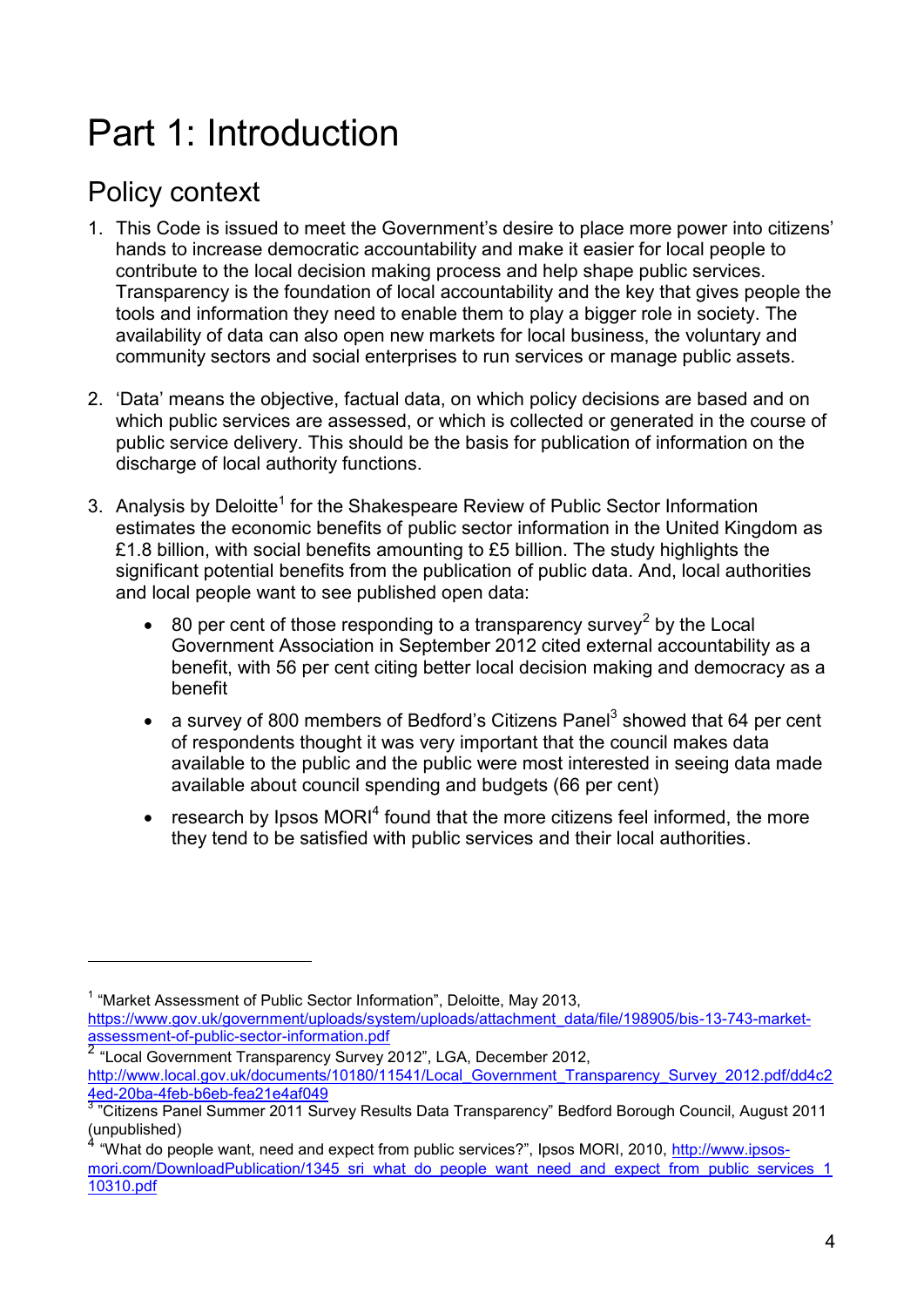- 4. Therefore, the Government believes that in principle all data held and managed by local authorities should be made available to local people unless there are specific sensitivities (eg. protecting vulnerable people or commercial and operational considerations) to doing so. It encourages local authorities to see data as a valuable resource not only to themselves, but also their partners and local people.
- 5. Three principles have guided the development of this Code:
	- **demand led** there are growing expectations that new technologies and publication of data should support transparency and accountability. It is vital that public bodies recognise the value to the public of the data they hold, understand what they hold, what their communities want and then release it in a way that allows the public, developers and the media to use it
	- **open** provision of public data should become integral to local authority engagement with local people so that it drives accountability to them. Its availability should be promoted and publicised so that residents know how to access it and how it can be used. Presentation should be helpful and accessible to local people and other interested persons, and
	- **timely** the timeliness of making public data available is often of vital importance. It should be made public as soon as possible following production even if it is not accompanied with detailed analysis.
- 6. This Code ensures local people can now see and access data covering (annex A summarises the publication requirements specified in this Code):
	- **how money is spent** for example, all spending transactions over £500, all Government Procurement Card spending and contracts valued over £5,000
	- **use of assets** ensuring that local people are able to scrutinise how well their local authority manages its assets<sup>5</sup>. For example, self-financing for council housing – introduced in April 2012 – gave each local authority a level of debt it could support based on the valuation of its housing stock. This Code gives local people the information they need to ask questions about how their authority is managing its housing stock to ensure it is put to best use, including considering whether higher value, vacant properties could be used to fund the building of new affordable homes and so reduce waiting lists. The requirement in paragraphs 38 to 41 builds on existing Housing Revenue Account practices $6$
	- **decision making** how decisions are taken and who is taking them, including how much senior staff are paid, and
	- **issues important to local people** for example, parking and the amount spent by an authority subsidising trade union activity.

<u>.</u>

 $5$  Nationally, local authorities' estate (all forms of land and buildings) is estimated to be worth about £220 billion.

<sup>6</sup> The Housing Revenue Account (Accounting Practices) Directions 2011 require that local authorities' annual statement of accounts include disclosure of the total balance sheet value of the land, houses and other property and the vacant possession value of dwellings within the authority's Housing Revenue Account, [https://www.gov.uk/government/publications/the-housing-revenue-account-directions-2011.](https://www.gov.uk/government/publications/the-housing-revenue-account-directions-2011)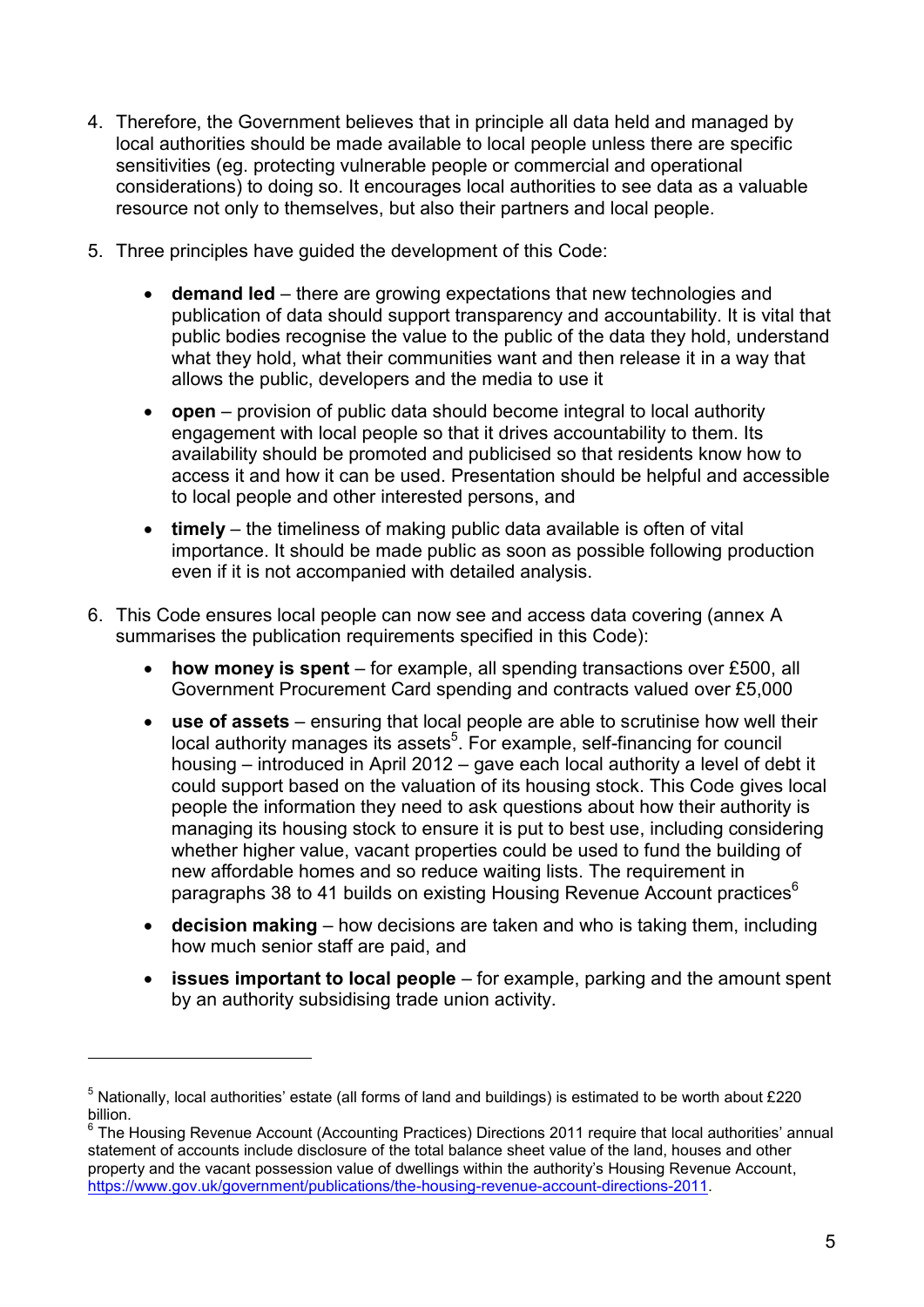- 7. Local authorities are encouraged to consider the responses the Government received<sup>7</sup> to its consultation and look to go further than this Code by publishing some of the data proposed by respondents, in line with the principle that all data held and managed by local authorities should be made open and available to local people unless there are specific sensitivities to doing so.
- 8. Fraud can thrive where decisions are not open to scrutiny and details of spending, contracts and service provision are hidden from view. Greater transparency, and the provisions in this Code, can help combat fraud. Local authorities should also use a risk management approach with strong internal control arrangements to reduce the risk of any payment fraud as a result of publishing public data. Local authorities should refer to the Chartered Institute of Public Finance and Accountancy Code of Practice on Managing the Risk of Fraud and Corruption<sup>8</sup>. Annex B provides further information on combating fraud.

# Application

- 9. This Code is issued by the Secretary of State for Communities and Local Government in exercise of his powers under section 2 of the Local Government, Planning and Land Act 1980 ("the Act") to issue a Code of Recommended Practice (the Code) as to the publication of information by local authorities about the discharge of their functions and other matters which he considers to be related. It is issued following consultation in accordance with section 3(11) of the Act.
- 10.The Code does not replace or supersede the existing legal framework for access to and re-use of public sector information provided by the:
	- Freedom of Information Act 2000 (as amended by the Protection of Freedoms Act 2012)
	- Environmental Information Regulations 2004
	- Re-use of Public Sector Information Regulations 2005
	- Infrastructure for Spatial Information in the European Community (INSPIRE) Regulations 2009, and
	- sections 25 and 26 of the Local Audit and Accountability Act 2014 $^9$  which provide rights for persons to inspect a local authority's accounting records and supporting documentation, and to make copies of them.
- 11.This Code does not apply to Police and Crime Commissioners, for whom a separate transparency framework applies.

<sup>&</sup>lt;sup>7</sup>https://www.gov.uk/government/uploads/system/uploads/attachment\_data/file/266815/Transparency\_Code\_ Government Response.pdf (see paragraph 37)

<sup>8</sup><http://www.cipfa.org/services/counter-fraud-centre/code-of-practice>

 $9^9$  See the Accounts and Audit Regulations 2015 (S.I. 2014/234) for details of when and how those rights may be exercised.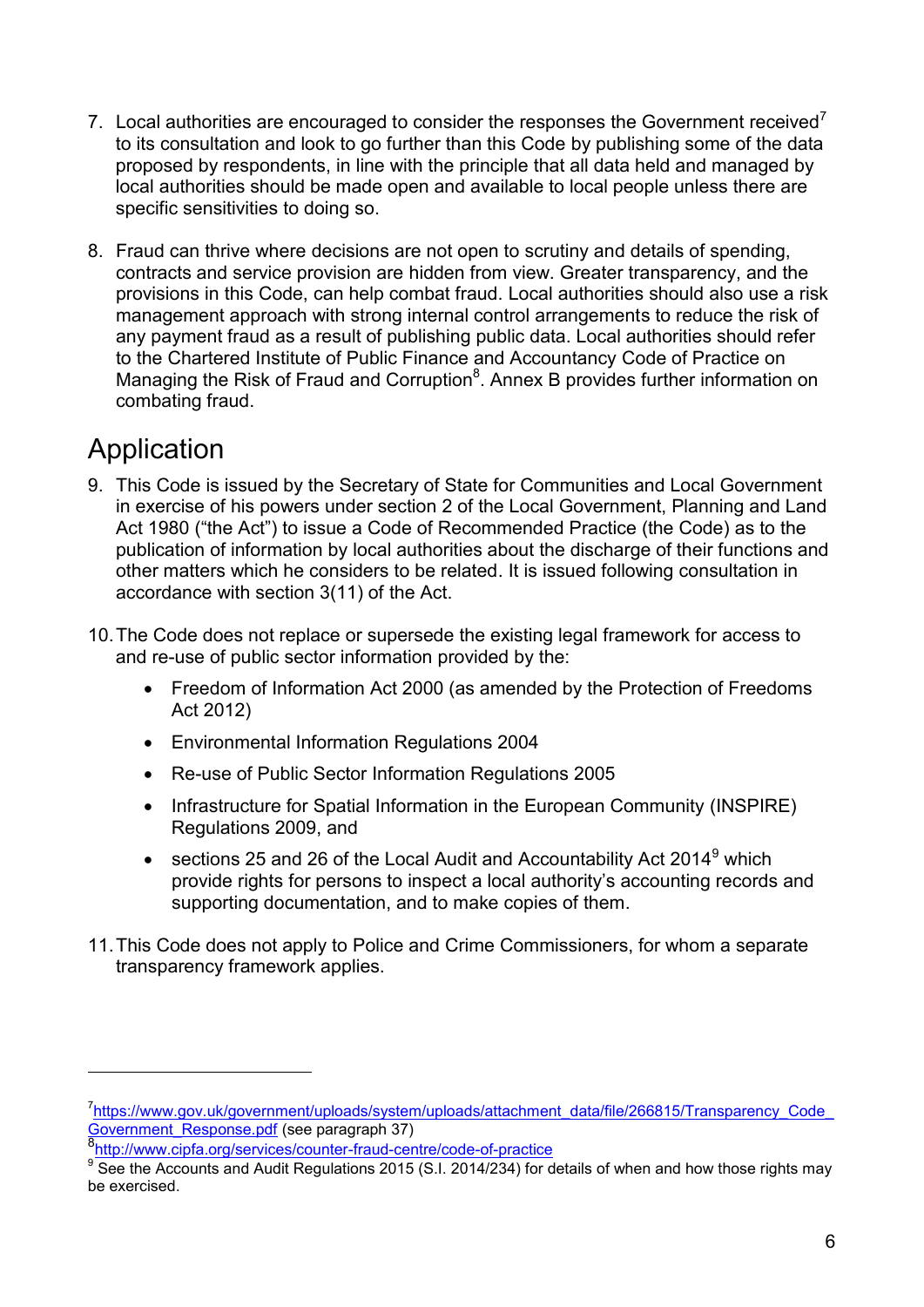- 12.This Code only applies to local authorities in relation to descriptions of information or data where that type of local authority undertakes the particular function to which the information or data relates.
- 13.The Code applies in England only.

## **Definitions**

14.In this Code:

"local authority" means:

- a county council in England
- a district council
- a parish council which has gross annual income or expenditure (whichever is the higher) exceeding £200,000
- a London borough council
- the Common Council of the City of London in its capacity as a local authority
- the Council of the Isles of Scilly
- a National Park authority for a National Park in England
- the Broads Authority
- the Greater London Authority so far as it exercises its functions through the Mayor
- the London Fire and Emergency Planning Authority
- Transport for London
- a fire and rescue authority (constituted by a scheme under section 2 of the Fire and Rescue Services Act 2004 or a scheme to which section 4 of that Act applies, and a metropolitan county fire and rescue authority)
- a joint authority established by Part IV of the Local Government Act 1985 (fire and rescue services and transport)
- a joint waste authority, i.e. an authority established for an area in England by an order under section 207 of the Local Government and Public Involvement in Health Act 2007
- an economic prosperity board established under section 88 of the Local Democracy, Economic Development and Construction Act 2009
- a combined authority established under section 103 of that Act
- a waste disposal authority, i.e. an authority established under section 10 of the Local Government Act 1985, and
- an integrated transport authority for an integrated transport area in England.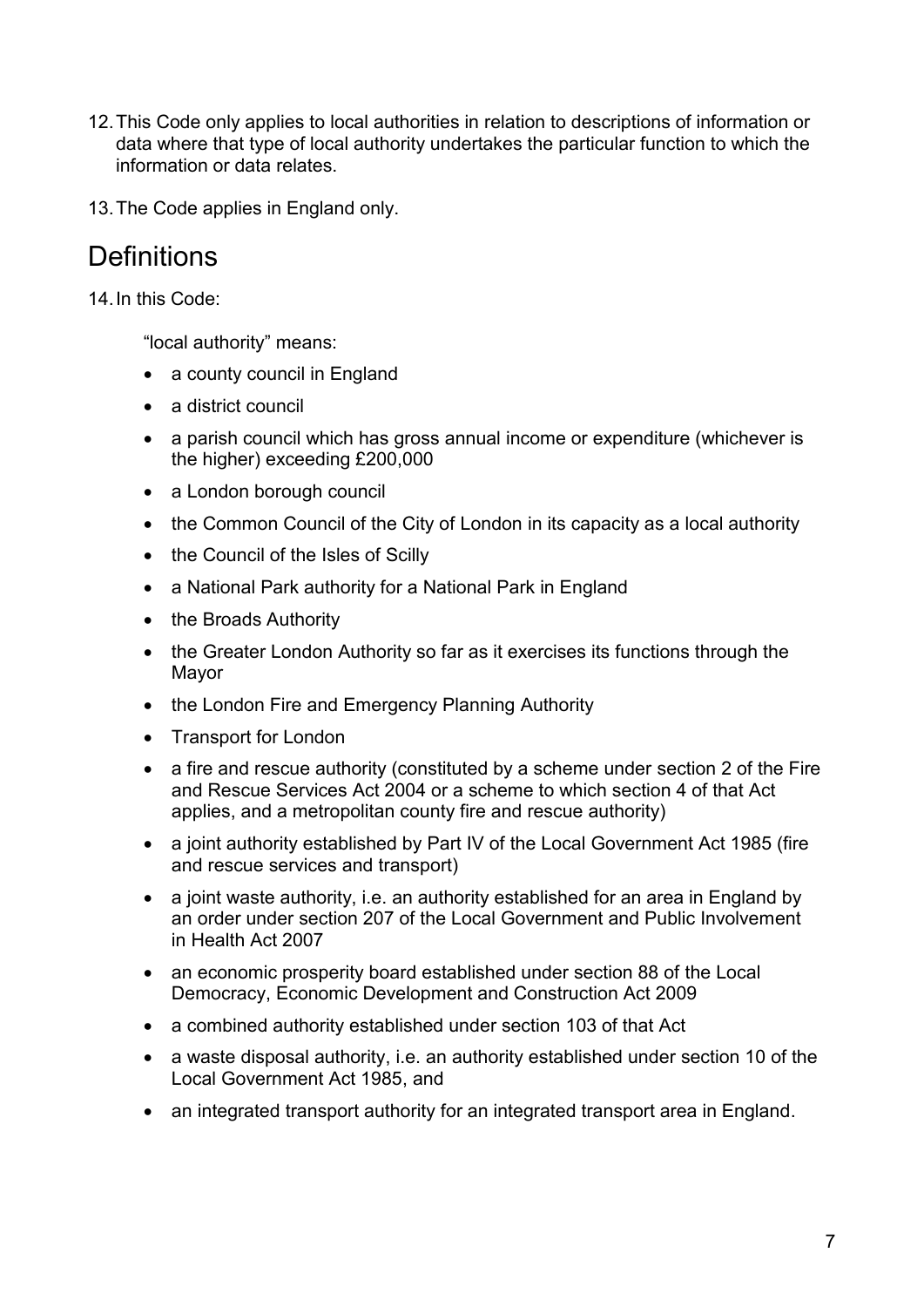"a social enterprise"<sup>10</sup> means a business that trades for a social and/or environmental purpose and is a business which:

- o aims to generate its income by selling goods and services, rather than through grants and donations
- $\circ$  is set up to specifically make a difference, and
- o reinvests the profits it makes for the purpose of its social mission.

"a small or medium sized enterprise" means an undertaking which has fewer than 250 employees.

"voluntary and community sector organisations" means a non-governmental organisation that is value-driven and which principally reinvests its surpluses to further social, environmental or cultural objectives.

# Data protection

- 15.The Government believes that local transparency can be implemented in a way that complies with the Data Protection Act 1998. Where local authorities are disclosing information which potentially engages the Data Protection Act 1998, they must ensure that the publication of that information is compliant with the provisions of that Act. The Data Protection Act 1998 does not restrict or inhibit information being published about councillors or senior local authority officers because of the legitimate public interest in the scrutiny of such senior individuals and decision makers. The Data Protection Act 1998 also does not automatically prohibit information being published naming the suppliers with whom the authority has contracts, including sole traders, because of the public interest in accountability and transparency in the spending of public money.
- 16.For other situations where information held by local authorities contains public data which cannot be disclosed in a Data Protection Act compliant manner, the Information Commissioner's Office has published guidance on anonymisation of datasets, enabling publication of data which can yield insights to support public service improvement, whilst safeguarding individuals' privacy $^{11}$ .
- 17.To ensure that published valuation information for social housing assets (see paragraphs 38 to 41) is not disclosive of individual properties, authorities are required to publish their valuation data at postal sector level, i.e. full 'outbound' code (first part of the postcode) and first digit of the 'inbound' code (second part of the postcode). This provides an average cell size of 2,500 households, which should be large enough to prevent identification of individual dwellings. However, in particular areas where the postcode sector gives a number of households below 2,500 the postcode level should be set higher, that is at postcode district level (e.g.PO1 \*\*\*).

<sup>10</sup> <https://www.gov.uk/set-up-a-social-enterprise>

<sup>&</sup>lt;sup>11</sup>[http://ico.org.uk/for\\_organisations/data\\_protection/topic\\_guides/anonymisation](http://ico.org.uk/for_organisations/data_protection/topic_guides/anonymisation)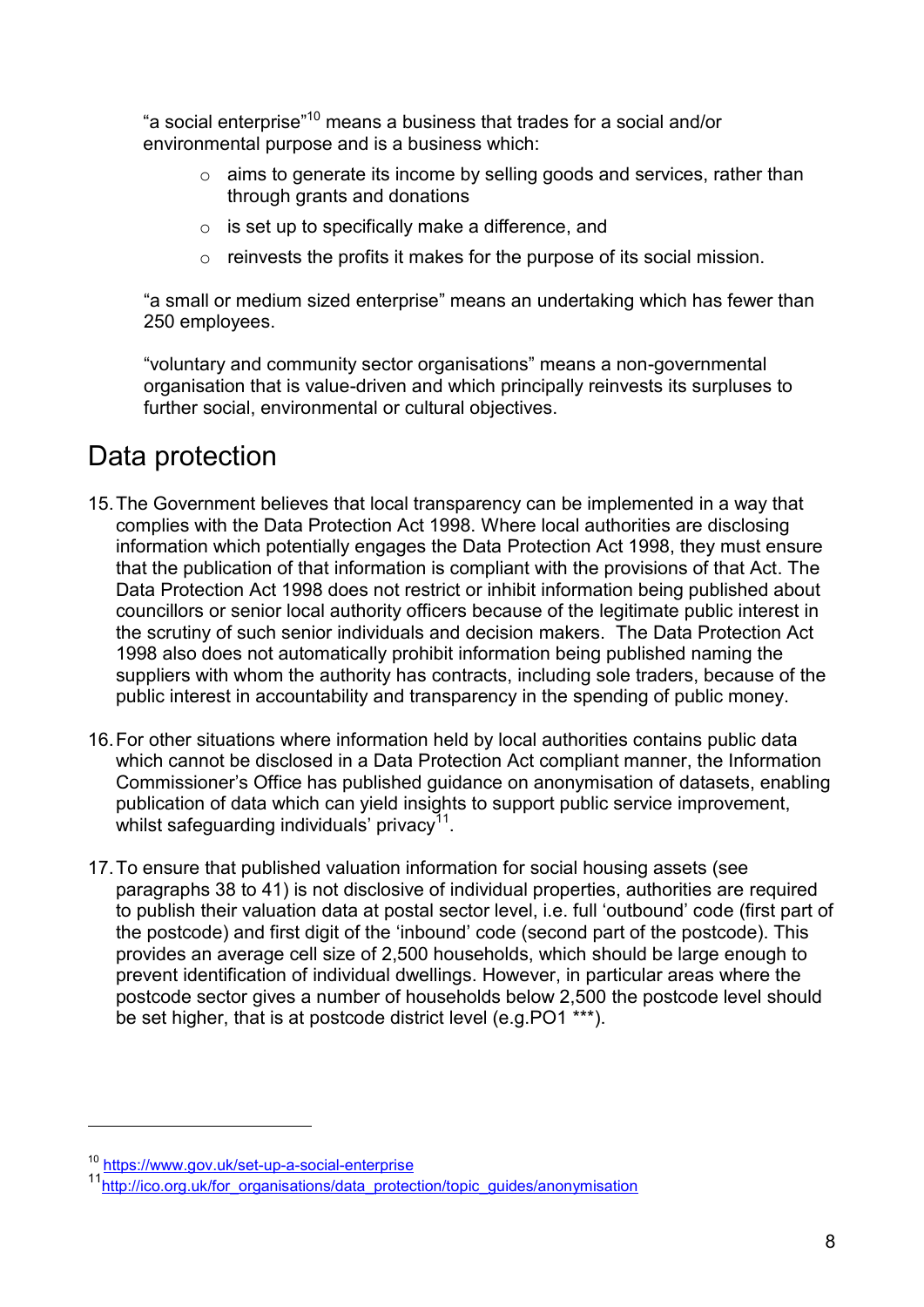- 18.Local authorities should also make the following adjustment prior to publishing social housing valuation data in order to mitigate the possibility of identifying individual properties:
	- Step 1 for any given postcode sector where the number of occupied social housing properties in any valuation bands is less than a threshold of '10', authorities should merge that particular cell with the next lowest valuation band, and so on until the resultant merged cells contain at least '10' occupied social housing properties. However, if continued repetition of step 1 leads to the number of valuation bands applied to that postcode sector falling below the proposed minimum threshold of valuation bands as set out in paragraph 17, authorities should then apply step 2.
	- $\bullet$  Step 2 authorities should merge the original (non-merged) valuation data for the relevant postcode sector with the valuation data with any adjoining postcode sectors which show the lowest number of socially rented properties. Then apply Step 1.

## Licences

19.When using postcode data (for example, in connection with paragraphs 35 to 41), local authorities will need to assess their current licence arrangement with the Royal Mail with regards to the terms of use of the Postcode Address File (PAF).

# Commercial confidentiality

20.The Government has not seen any evidence that publishing details about contracts entered into by local authorities would prejudice procurement exercises or the interests of commercial organisations, or breach commercial confidentiality unless specific confidentiality clauses are included in contracts. Local authorities should expect to publish details of contracts newly entered into – commercial confidentiality should not, in itself, be a reason for local authorities to not follow the provisions of this Code. Therefore, local authorities should consider inserting clauses in new contracts allowing for the disclosure of data in compliance with this Code.

# Exclusions and exemptions

- 21.Authorities should ensure that they do not contravene the provisions of sections 100A, 100B or 100F of the Local Government Act 1972.
- 22.Where information would otherwise fall within one of the exemptions from disclosure, for instance, under the Freedom of Information Act 2000, the Environmental Information Regulations 2004, the Infrastructure for Spatial Information in the European Community (INSPIRE) Regulations 2009 or fall within Schedule 12A to the Local Government Act 1972 then it is at the discretion of the local authority whether or not to rely on that exemption or publish the data. Local authorities should start from the presumption of openness and disclosure of information, and not rely on exemptions to withhold information unless absolutely necessary.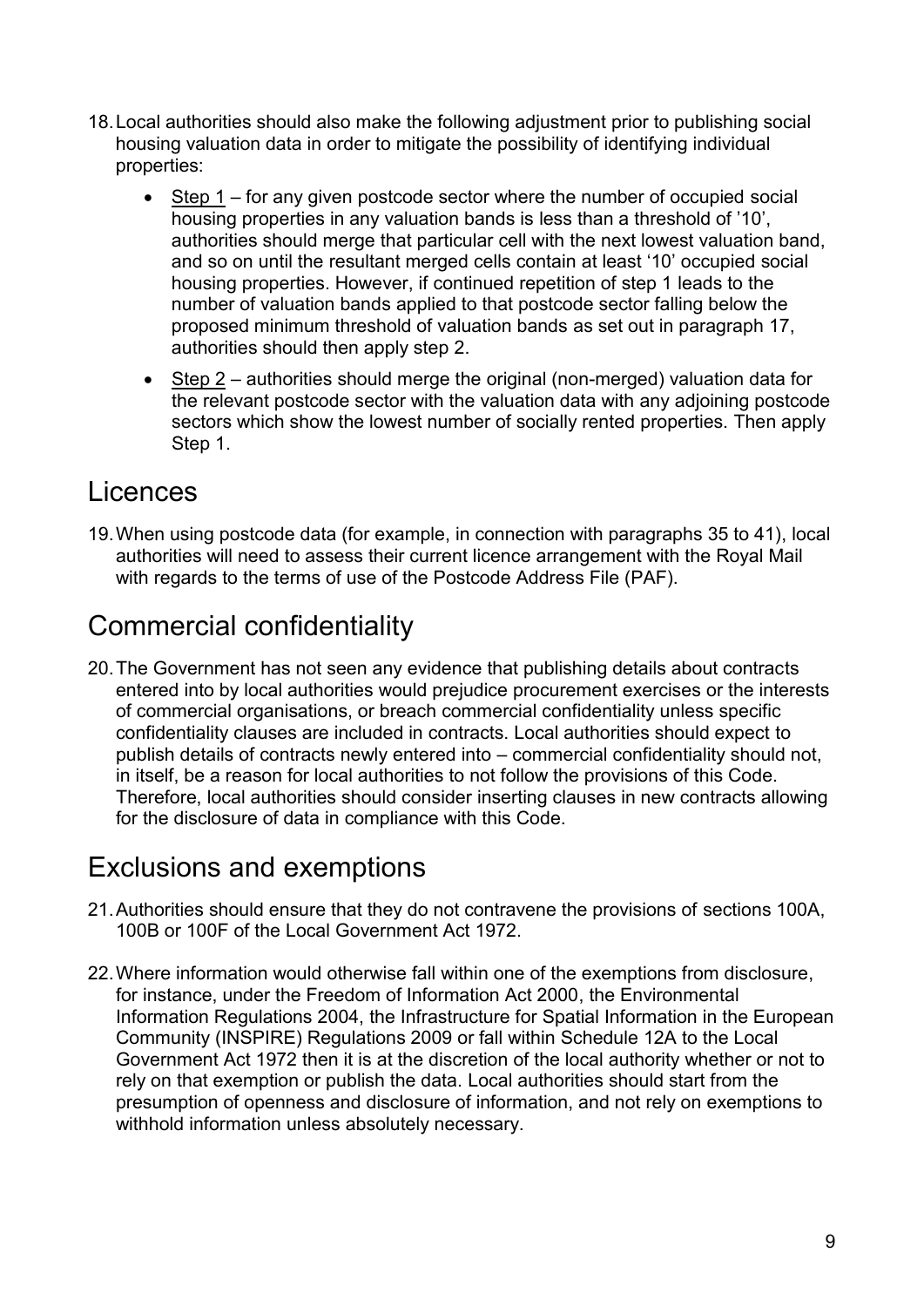# Timeliness and errors

- 23.Data should be as accurate as possible at first publication. While errors may occur, the publication of information should not be unduly delayed to rectify mistakes. This concerns errors in data accuracy. The best way to achieve this is by having robust information management processes in place.
- 24.Where errors in data are discovered, or files are changed for other reasons (such as omissions), local authorities should publish revised information making it clear where and how there has been an amendment. Metadata on data.gov.uk should be amended accordingly.

## Further guidance and support

25. The Local Government Association has published guidance<sup>12</sup> on transparency (eg. technical guidance notes, best practice examples and case studies) to help local authorities comply with this Code.

<sup>12</sup> <http://www.local.gov.uk/practitioners-guides-to-publishing-data>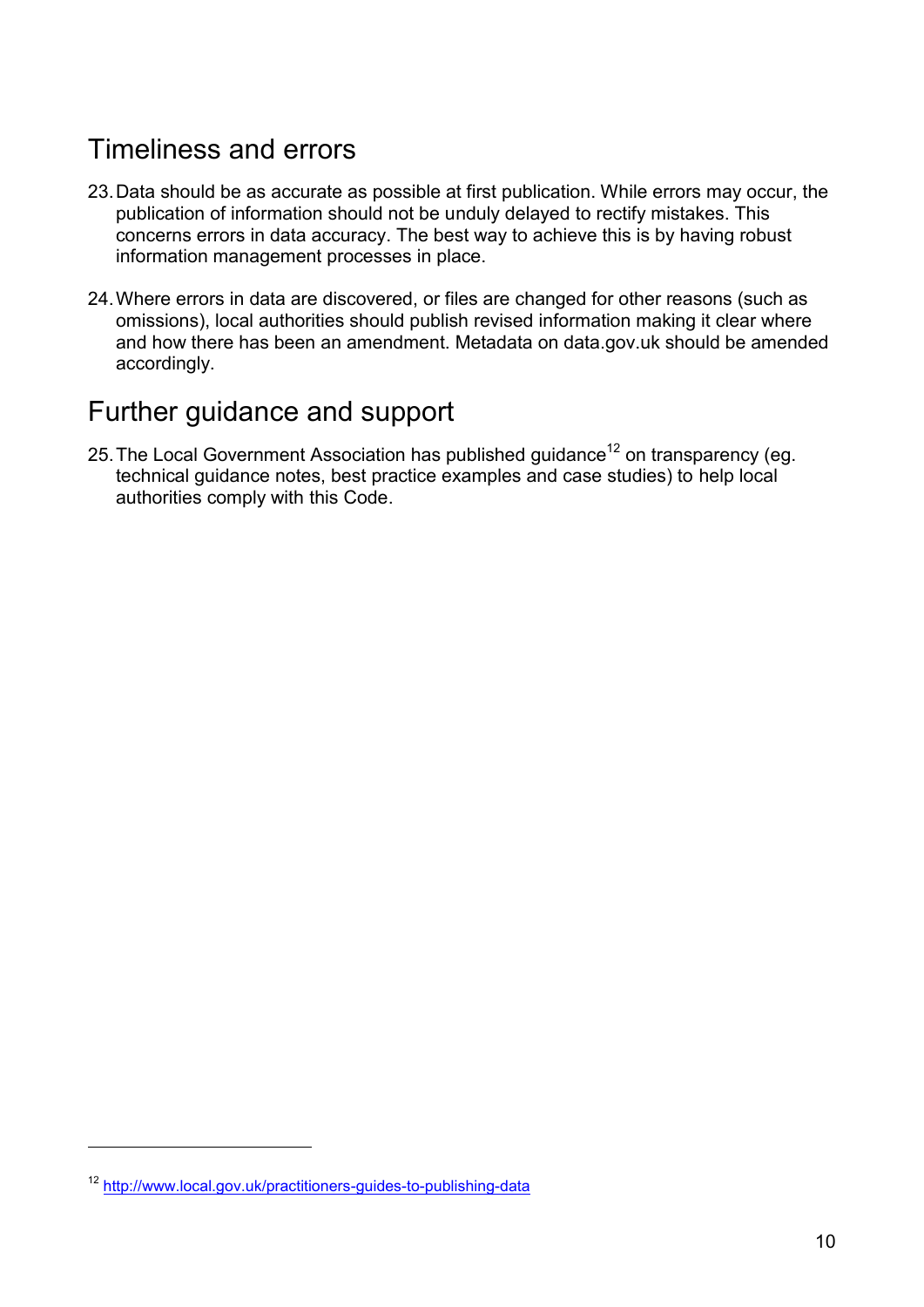# Part 2: Information which must be published

# Part 2.1: Information to be published quarterly

26.Data covered by this section includes:

- expenditure exceeding £500 (see paragraphs 28 and 29)
- Government Procurement Card transactions (paragraph 30), and
- procurement information (see paragraphs 31 and 32).

27.The data and information referred to in this Part (2.1) must be:

- first published within a period of three months from the date on which the local authority last published that data under the Local Government Transparency Code  $2014<sup>13</sup>$  and not later than one month after the quarter to which the data and information is applicable
- published quarterly thereafter and on each occasion not later than one month after the quarter to which the data and information is applicable.

### **Expenditure exceeding £500**

28.Local authorities must publish details of each individual item of expenditure that exceeds  $£500^{14}$ . This includes items of expenditure<sup>15</sup>, consistent with Local Government Association quidance<sup>16</sup>, such as:

- individual invoices
- grant payments
- expense payments
- payments for goods and services
- arants
- grant in aid
- rent

- credit notes over £500, and
- transactions with other public bodies.

<sup>&</sup>lt;sup>13</sup> Under the Local Government Transparency Code 2014, local authorities were required to publish this data on the first occasion, not later than 31 December 2014 and quarterly thereafter.

 $14$  The threshold should be, where possible, the net amount excluding recoverable Value Added Tax.

<sup>&</sup>lt;sup>15</sup> Salary payments to staff normally employed by the local authority should not be included. However, local authorities should publish details of payments to individual contractors (e.g. individuals from consultancy firms, employment agencies, direct personal contracts, personal service companies etc) either here or under contract information.

<http://www.local.gov.uk/practitioners-guides-to-publishing-data>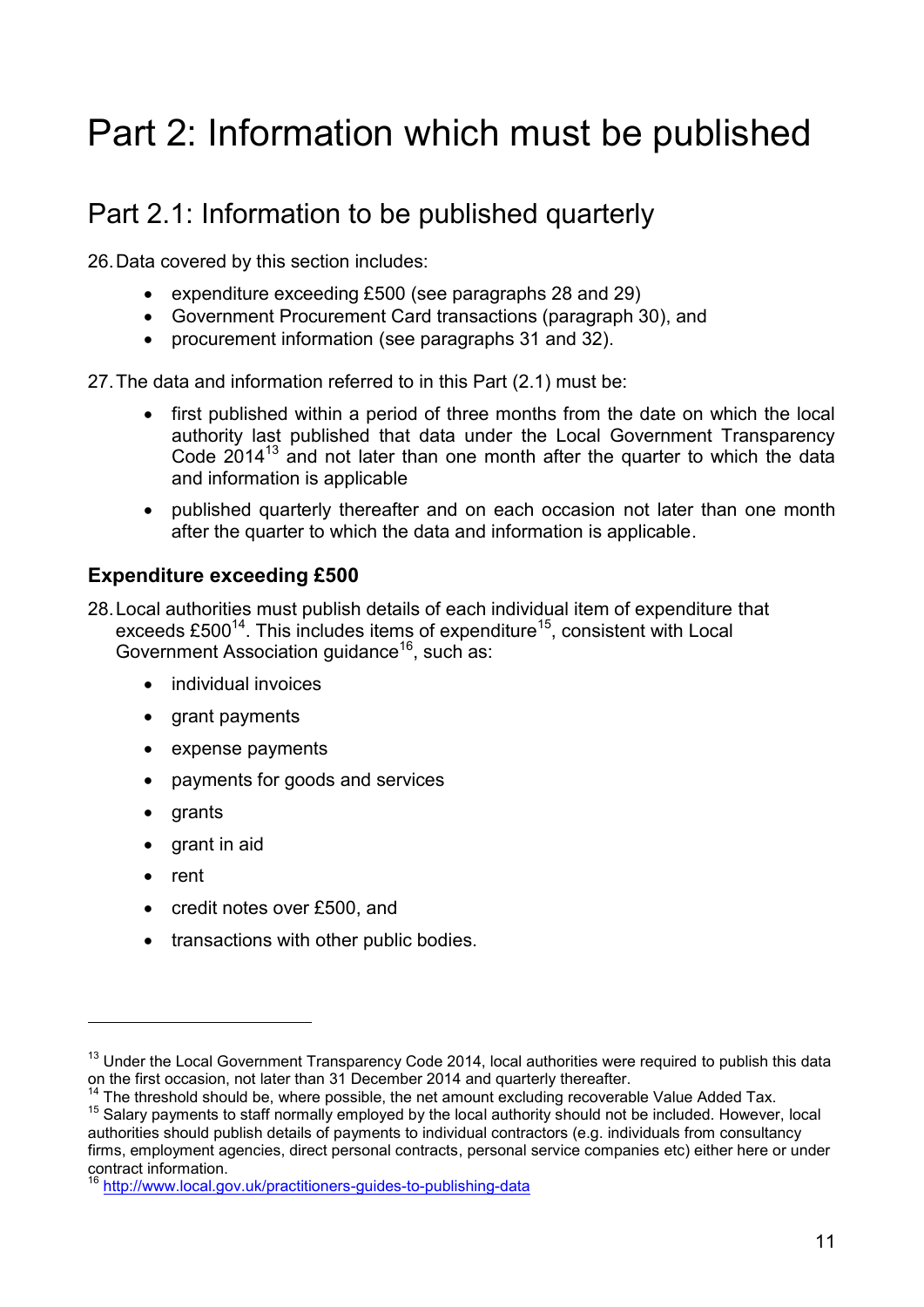29.For each individual item of expenditure the following information must be published:

- date the expenditure was incurred
- local authority department which incurred the expenditure
- beneficiary
- $\bullet$  summary of the purpose of the expenditure<sup>17</sup>
- $\bullet$  amount<sup>18</sup>
- Value Added Tax that cannot be recovered, and
- merchant category (eg. computers, software etc).

#### **Government Procurement Card transactions**

30.Local authorities must publish details of every transaction on a Government Procurement Card. For each transaction, the following details must be published:

- date of the transaction
- local authority department which incurred the expenditure
- beneficiary
- $\bullet$  amount<sup>19</sup>

- Value Added Tax that cannot be recovered
- summary of the purpose of the expenditure, and
- merchant category (eg. computers, software etc).

<sup>&</sup>lt;sup>17</sup> This could be the descriptor that local authorities use in their accounting system providing it gives a clear sense of why the expenditure was incurred or what it purchased or secured for the local authority.

 $18$  Where possible, this should be the net amount excluding recoverable Value Added Tax. Where Value Added Tax cannot be recovered – or the source of the data being used cannot separate out recoverable Value Added Tax – then the gross amount should be used instead with a note stating that the gross amount has been used.

<sup>19</sup> Where possible, this should be the net amount excluding recoverable Value Added Tax. Where Value Added Tax cannot be recovered – or the source of the data being used cannot separate out recoverable Value Added Tax – then the gross amount should be used instead with a note stating that the gross amount has been used.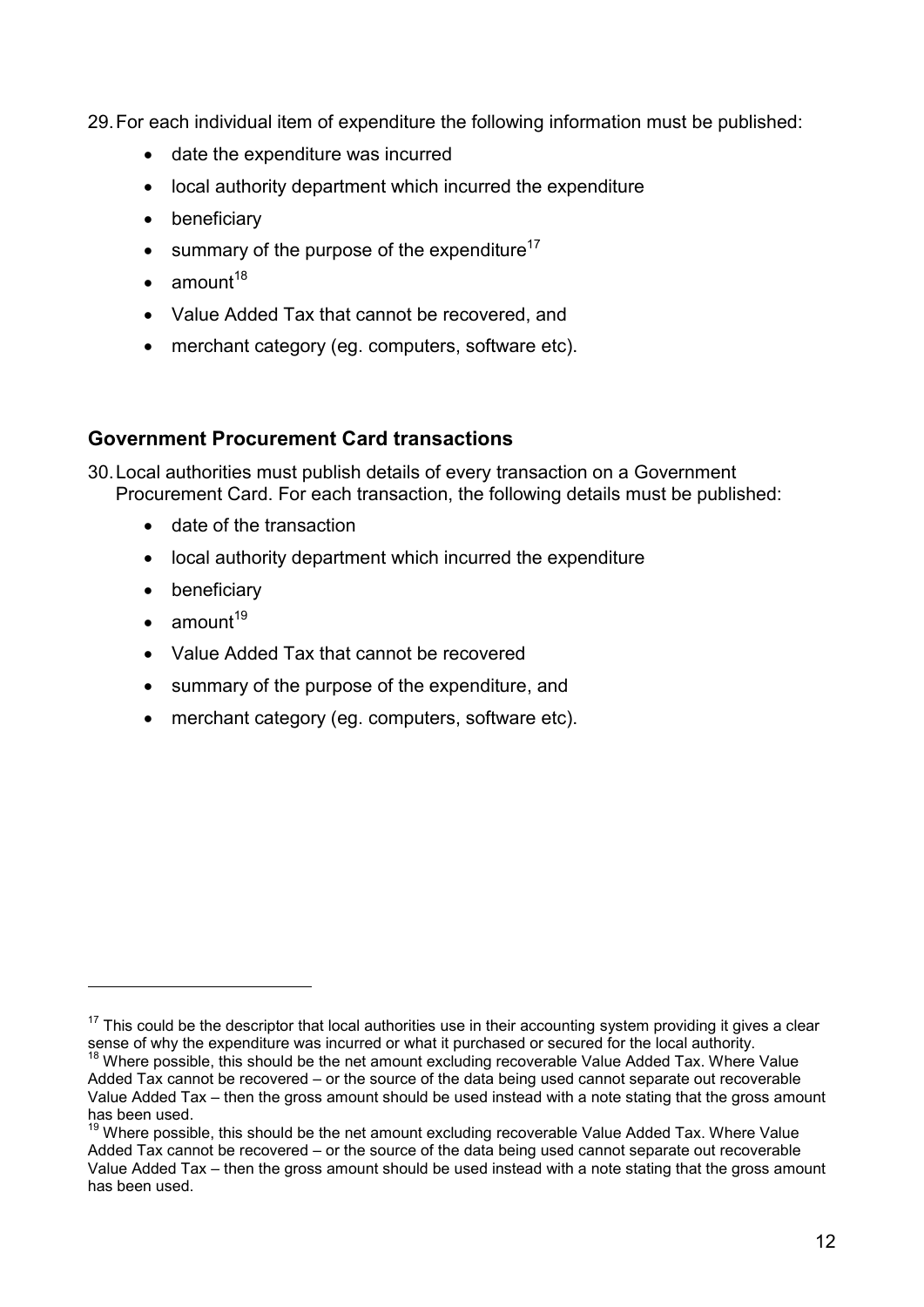### **Procurement information**

- 31.Local authorities must publish details of every invitation to tender for contracts to provide goods and/or services<sup>20</sup> with a value that exceeds £5,000<sup>21, 22</sup>. For each invitation, the following details must be published:
	- reference number
	- title

- description of the goods and/or services sought
- start, end and review dates, and
- local authority department responsible.
- 32. Local authorities must also publish details of any contract<sup>23</sup>, commissioned activity, purchase order, framework agreement and any other legally enforceable agreement with a value that exceeds £5,000 $^{24}$ . For each contract, the following details must be published:
	- reference number
	- title of agreement
	- local authority department responsible
	- description of the goods and/or services being provided
	- supplier name and details
	- sum to be paid over the length of the contract or the estimated annual spending or budget for the contract<sup>25</sup>
	- Value Added Tax that cannot be recovered
	- start, end and review dates
	- whether or not the contract was the result of an invitation to quote or a published invitation to tender, and
	- whether or not the supplier is a small or medium sized enterprise and/or a voluntary or community sector organisation and where it is, provide the relevant registration number<sup>26</sup>.

 $20$  This includes contracts for staff who are employed via consultancy firms or similar agencies.

<sup>&</sup>lt;sup>21</sup> The threshold should be, where possible, the net amount excluding recoverable Value Added Tax.

<sup>&</sup>lt;sup>22</sup> Tenders for framework agreements should be included, even though there may be no initial value.

<sup>&</sup>lt;sup>23</sup> This includes contracts for staff who are employed via consultancy firms or similar agencies.

<sup>&</sup>lt;sup>24</sup> The threshold should be, where possible, the net amount excluding recoverable Value Added Tax.

 $25$  Where possible, this should be the net amount excluding recoverable Value Added Tax. Where Value Added Tax cannot be recovered – or the source of the data being used cannot separate out recoverable Value Added Tax – then the gross amount should be used instead with a note stating that the gross amount has been used.

 $^{26}$  For example, this might be the company or charity registration number.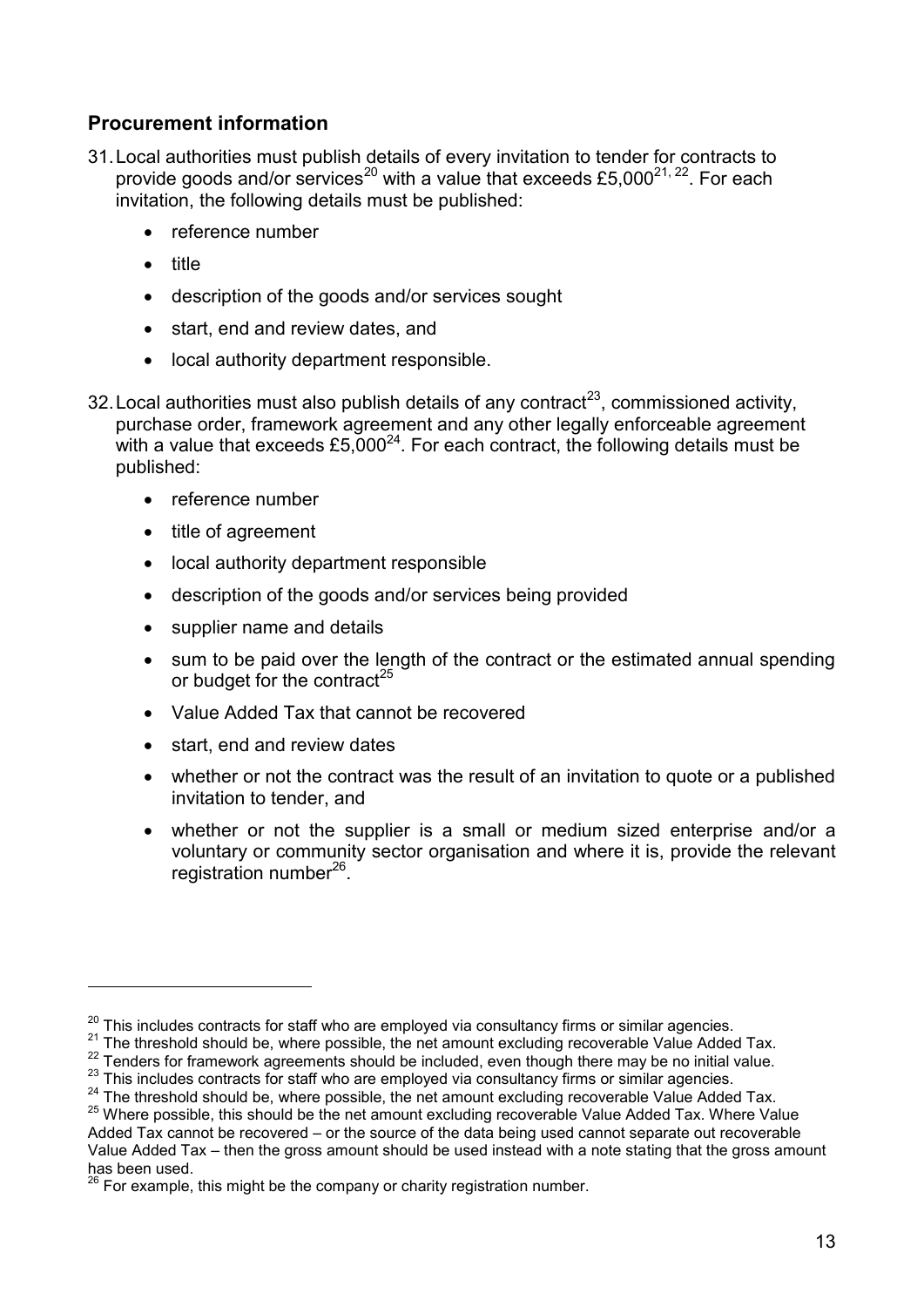# Part 2.2: Information to be published annually

33.Data covered by this section includes:

- local authority land (see paragraphs 35 to 37)
- social housing assets (see paragraphs 38 to 41)
- grants to voluntary, community and social enterprise organisations (see paragraphs 42 and 43)
- organisation chart (see paragraph 44)
- $\bullet$  trade union facility time (see paragraph 45)
- parking account (see paragraph 46)
- parking spaces (see paragraph 47)
- senior salaries (see paragraphs 48 and 49)
- constitution (see paragraph 50)
- pay multiple (see paragraphs 51 and 52), and
- fraud (see paragraph 53).
- 34.With the exception of data relating to social housing assets (paragraphs 38 to 41), the data and information in this Part (2.2) must be:
	- first published within a period of one year from the date on which the local authority last published that data under the Local Government Transparency Code 2014 $^{27}$  and not later than one month after the year to which the data and information is applicable
	- published annually thereafter and on each occasion not later than one month<sup>28</sup> after the year to which the data and information is applicable.

The data on social housing assets (see paragraphs 38 to 41) must be published:

- on the first occasion, not later than 1 September 2015 (based on the most up to date valuation data available at the time of publishing the information), then
- in April 2016, and

1

• every April thereafter.

<sup>&</sup>lt;sup>27</sup> Under the Local Government Transparency Code 2014, local authorities were required to publish this data on the first occasion, not later than 2 February 2015 and annual thereafter.

 $28$  In relation to parking account data, where the local authority's annual accounts have not been finalised, the authority should publish estimates within one month after the year to which the data is applicable and subsequently publish final figures as soon as the authority's accounts are finalised.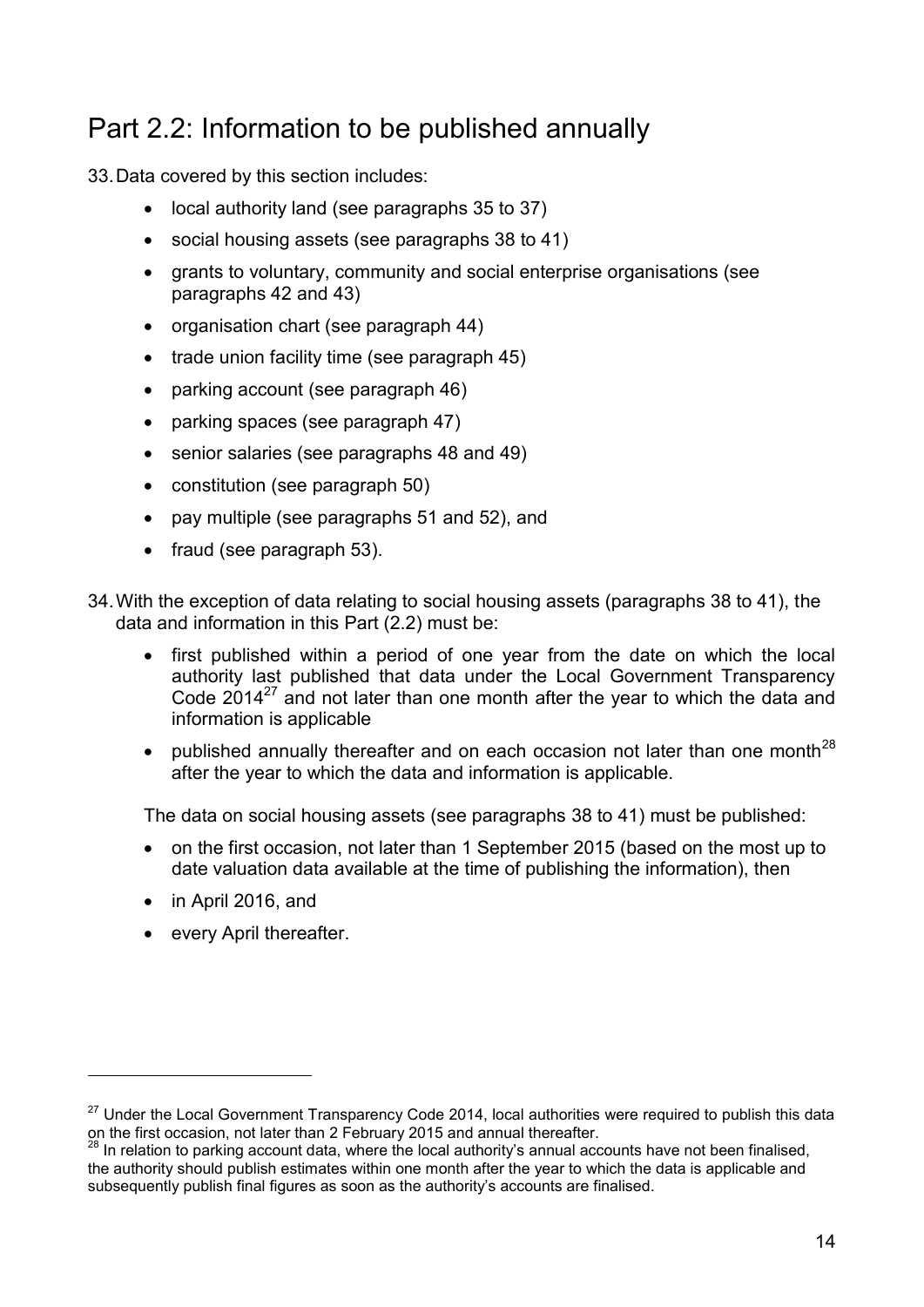### **Local authority land**

35.Local authorities must publish details of all land and building assets including:

- all service and office properties occupied or controlled by user bodies, both freehold and leasehold
- any properties occupied or run under Private Finance Initiative contracts
- all other properties they own or use, for example, hostels, laboratories, investment properties and depots
- garages unless rented as part of a housing tenancy agreement
- surplus, sublet or vacant properties
- undeveloped land
- serviced or temporary offices where contractual or actual occupation exceeds three months, and
- all future commitments, for example under an agreement for lease, from when the contractual commitment is made.

Information about the following land and building assets are to be excluded from publication:

- rent free properties provided by traders (such as information booths in public places or ports)
- operational railways and canals
- operational public highways (but any adjoining land not subject to public rights should be included)
- assets of national security, and
- information deemed inappropriate for public access as a result of data protection and/or disclosure controls (eg. such as refuge houses).
- 36.For the purposes of this dataset about local authority land (paragraphs 35 to 37), details about social housing should not be published. However, information about the value of social housing stock contained in a local authority's Housing Revenue Account does need to be published for the social housing asset value dataset (paragraphs 38 to 41).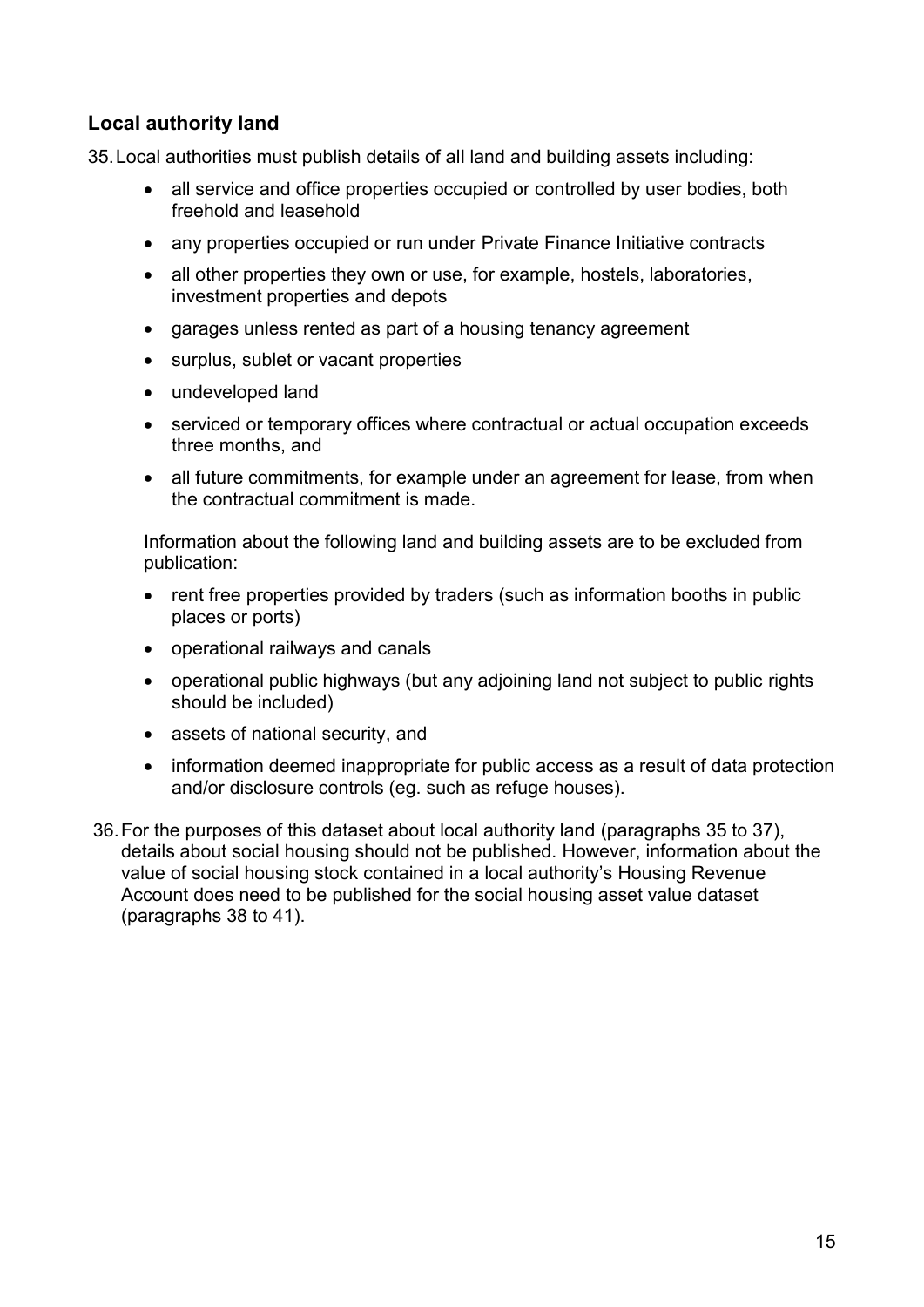- 37.For each land or building asset, the following information must be published together in one place:
	- Unique Property Reference Number<sup>29</sup>
	- Unique asset identity the local reference identifier used by the local body, sometimes known as local name or building block. There should be one entry per asset or user/owner (eg. on one site there could be several buildings or in one building there could be several users floors/rooms etc – where this is the case, each of these will have a separate asset identity). This must include the original reference number from the data source plus authority code
	- name of the building/land or both
	- street number or numbers any sets of 2 or more numbers should be separated with the '-' symbol (eg. 10-15 London Road)
	- $\bullet$  street name this is the postal road address<sup>30</sup>
	- post town
	- United Kingdom postcode
	- map reference local authorities may use either Ordnance Survey or ISO 6709 systems to identify the location of an asset, but must make clear which is being used. Where an Ordnance Survey mapping system is used (the grid system) then assets will be identified using Eastings before Northings. Where geocoding in accordance with ISO 6709 is being used to identify the centre point of the asset location then that reference must indicate its ISO coordinates
	- whether the local authority owns the freehold or a lease for the asset and for whichever category applies, the local authority must list all the characteristics that apply from the options given below:

*for freehold assets:*

- $\circ$  occupied by the local authority
- o ground leasehold
- o leasehold
- o licence

1

o vacant (for vacant properties, local authorities should not publish the map reference or full address details, they should only publish the first part of the postcode $31$ ).

<sup>&</sup>lt;sup>29</sup> The Unique Property Reference Number (UPRN) is a unique twelve digit number assigned to every unit of land and property recorded by local government, this is a statutory obligation. The UPRN uniquely and definitively identifies every addressable location in the country. The numbers originate from Geo-Place (an OS and LGA joint venture).

<sup>30</sup> Local authorities should use the official postal address. Exceptionally, where this is not available, local authorities should use the address they hold for the asset.

 $31$  The first part of the postcode, or Outward Code, refers to the area and the district only, [http://www.postcodeaddressfile.co.uk/products/postcodes/postcodes\\_explained.htm](http://www.postcodeaddressfile.co.uk/products/postcodes/postcodes_explained.htm)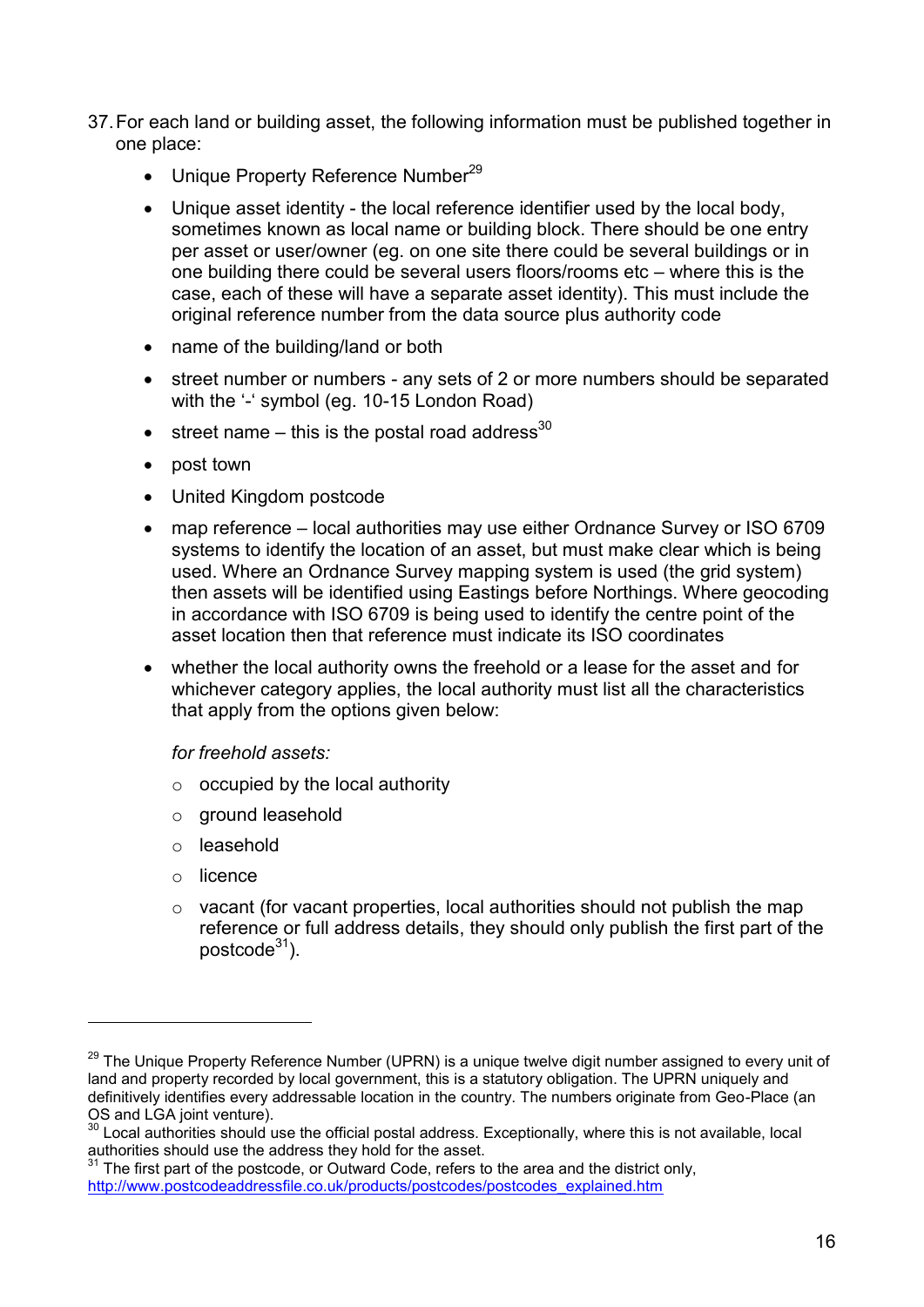*for leasehold assets:*

- $\circ$  occupied by the local authority
- o ground leasehold
- o sub leasehold
- o licence.

*for other assets:*

- $\circ$  free text description eg. rights of way, access etc<sup>32</sup>.
- whether or not the asset is land only (i.e. without permanent buildings) or it is land with a permanent building.

#### **Social housing asset value**

- 38.Local authorities must publish details of the value of social housing stock that is held in their Housing Revenue Account<sup>33</sup>.
- 39.The following social housing stock data must be published:
	- valuation data to be listed at postal sector level<sup>34</sup> (e.g. PO1 1<sup>\*\*</sup>), without indicating individual dwelling values, and ensuring that data is not capable of being made disclosive of individual properties, in line with disclosure protocols set out in paragraphs 15 to 18
	- valuation data for the dwellings using both Existing Use Value for Social Housing and market value (valued in accordance with quidance  $35$ ) as at 1 April. This should be based on the authority's most up to date valuation data at the time of the publication of the information
	- an explanation of the difference between the tenanted sale value of dwellings within the Housing Revenue Account and their market sale value, and assurance that the publication of this information is not intended to suggest that tenancies should end to realise the market value of properties.

 $32$  Where a local authority feels unable to verify rights of way information, for example, it should add a short narrative explaining why it is unable to identify and verify the information.

<sup>&</sup>lt;sup>33</sup> All local housing authorities who hold housing stock are required to account for all income and expenditure in relation to that stock in a separate account which is called the Housing Revenue Account.

 $34$  The first part of the postcode, or Outward Code (which refers only to the area and the district only), and first digit of the second part of the postcode, or Inward Code (the number identifies the sector in the postal district). [http://www.postcodeaddressfile.co.uk/products/postcodes/postcodes\\_explained.htm](http://www.postcodeaddressfile.co.uk/products/postcodes/postcodes_explained.htm)

<sup>&</sup>lt;sup>35</sup> Guidance for Valuers on Stock Valuation for Resource Accounting 2010 published by the Secretary of State for Communities and Local Government in January 2011,

[https://www.gov.uk/government/uploads/system/uploads/attachment\\_data/file/5939/1825886.pdf](https://www.gov.uk/government/uploads/system/uploads/attachment_data/file/5939/1825886.pdf)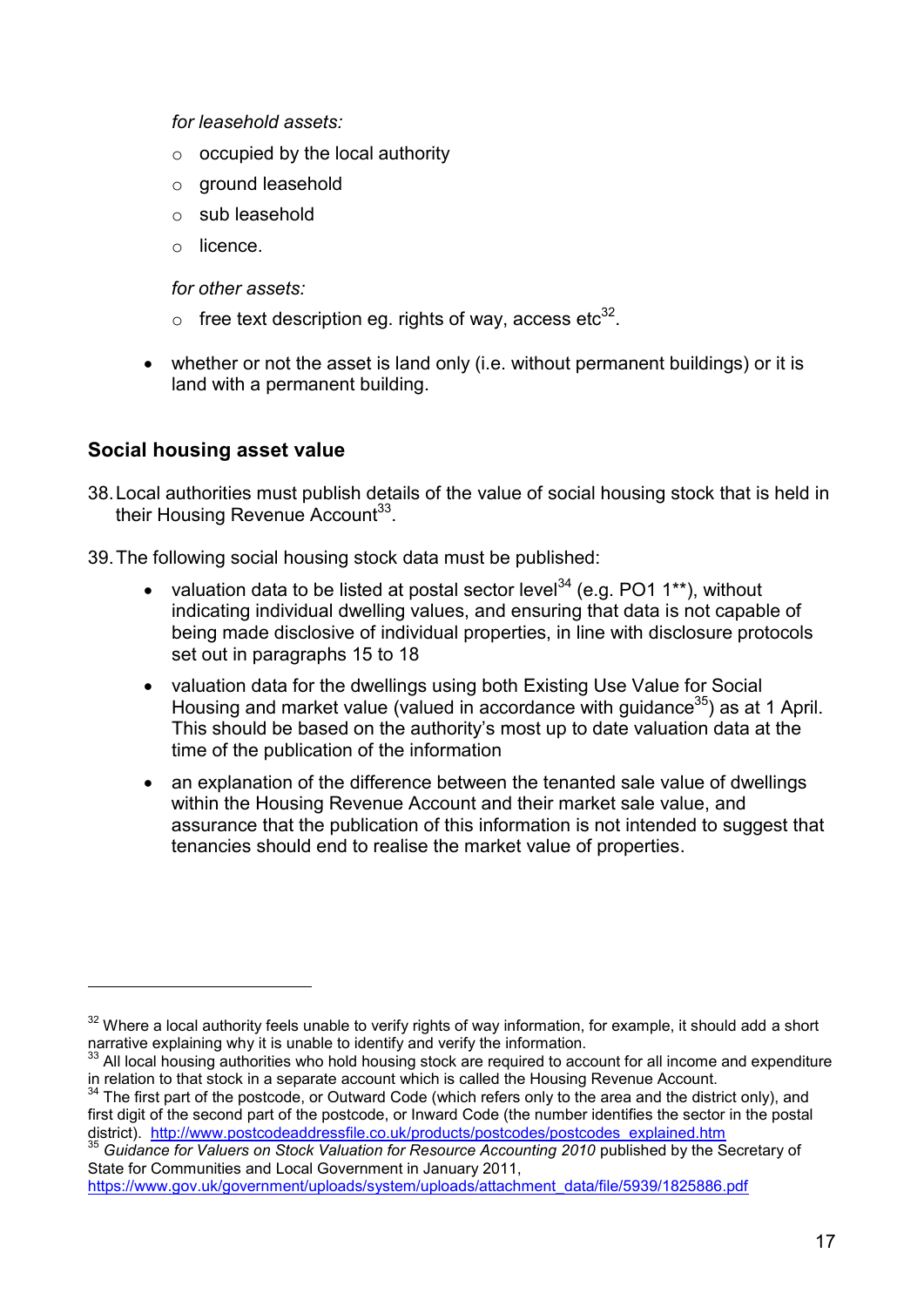- 40.The valuation data and information referred to in paragraph 39 must be published in the following format:
	- for each postal sector level, the valuation data should be classified within set bands of value. Authorities must set their valuation bands within the general parameters set out in the table below, in light of the local characteristics of the housing market in their area, in order to ensure that valuation data published by all authorities is consistent and clear to understand:

| <b>Valuation Band Range</b> | <b>Intervening bands value</b> |
|-----------------------------|--------------------------------|
| <£50,000 -£99,999           | 6 Bands of £10,000             |
| £100,000 - £299,999         | 10 Bands of £20,000            |
| £300,000 - £499,999         | 4 Bands of £50,000             |
| £500,000 - £999,999         | 5 Bands of £100,000            |
| £1,000,000 - £2,999,999>    | 5 Bands of £500,000            |

- authorities should ensure that any band should only include values that fall within the band parameters (i.e. not give a top value band). If that is the case, the lowest and highest band should be further disaggregated
- authorities should bear in mind that it is likely that the numbers of properties in the lowest and highest bands will be low, leading to potential disclosure problems. The protocol to address this issue is set out in paragraphs 15 to 18
- for each postal sector level, within the set band of value, the data should indicate:
	- $\circ$  the total number of dwellings
	- $\circ$  the aggregate value of the dwellings and their mean value, using both Existing Use Value for Social Housing and market value, and
	- o the percentage of the dwellings that are occupied and the percentage that are vacant
- authorities must publish the valuation data for both tenanted and vacant dwellings.
- 41.An example of how the data specified in paragraphs 39 and 40 could be presented is included at annex C.

### **Grants to voluntary, community and social enterprise organisations**

- 42.Local authorities must publish details of all grants to voluntary, community and social enterprise organisations. This can be achieved by either:
	- tagging and hence specifically identifying transactions which relate to voluntary, community and social enterprise organisations within published data on expenditure over £500 or published procurement information, or
	- by publishing a separate list or register.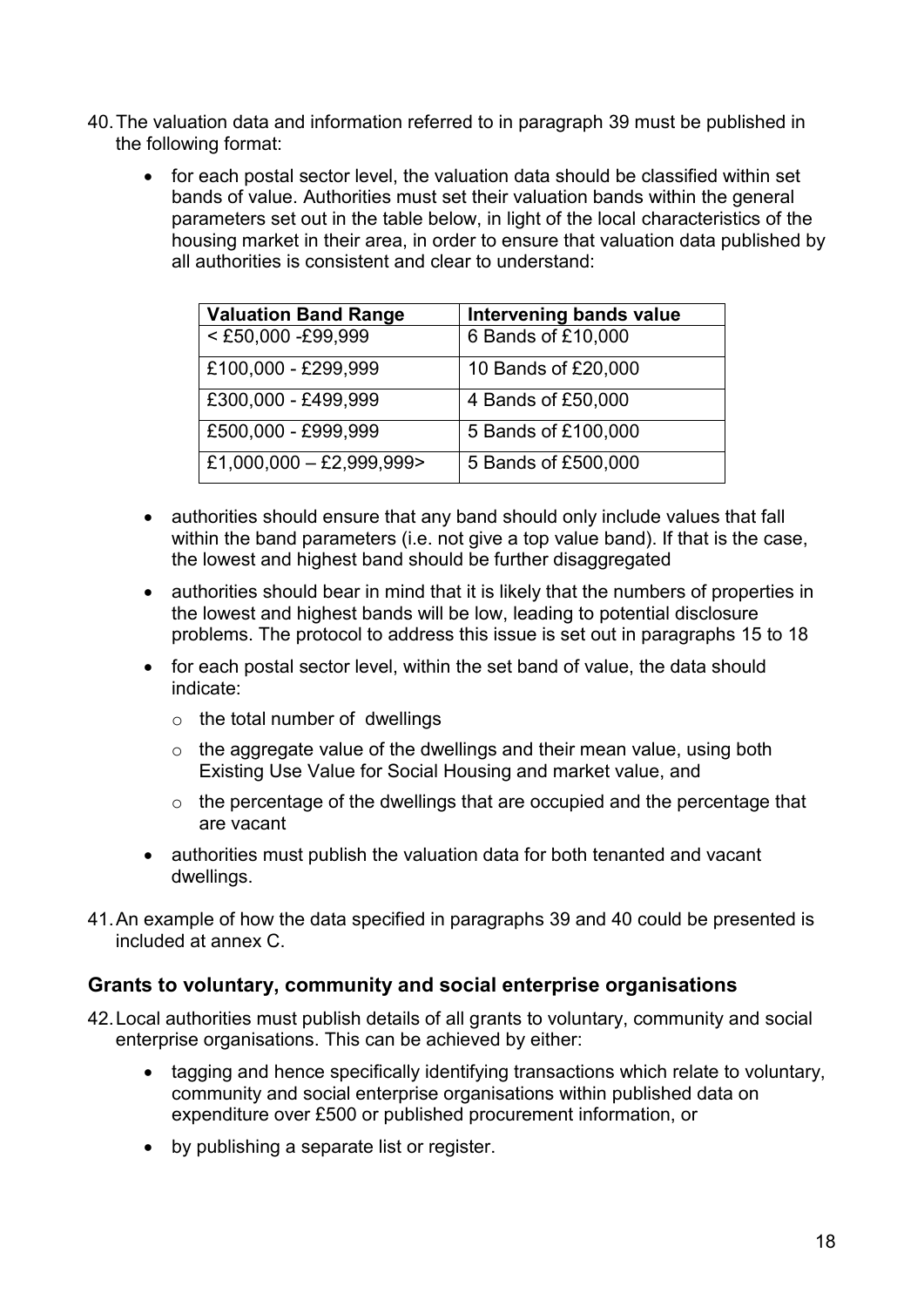43.For each identified grant, the following information must be published as a minimum:

- date the grant was awarded
- $\bullet$  time period for which the grant has been given
- local authority department which awarded the grant
- beneficiary
- $\bullet$  beneficiary's registration number<sup>36</sup>
- summary of the purpose of the grant, and
- amount.

### **Organisation chart**

44.Local authorities must publish an organisation chart covering staff in the top three levels of the organisation $37$ . The following information must be included for each member of staff included in the chart:

- $\bullet$  arade
- $\bullet$  job title
- local authority department and team
- whether permanent or temporary staff
- contact details
- salary in £5,000 brackets, consistent with the details published under paragraph 48, and
- salary ceiling (the maximum salary for the grade).

### **Trade union facility time**

1

45.Local authorities must publish the following information on trade union facility time:

- total number (absolute number and full time equivalent) of staff who are union representatives (e.g. general, learning and health and safety representatives)
- total number (absolute number and full time equivalent) of union representatives who devote at least 50 per cent of their time to union duties
- names of all trade unions represented in the local authority
- a basic estimate of spending on unions (calculated as the number of full time equivalent days spent on union duties by authority staff that spent the majority of their time on union duties multiplied by the average salary), and
- a basic estimate of spending on unions as a percentage of the total pay bill (calculated as the number of full time equivalent days spent on union duties by authority staff that spent the majority of their time on union duties multiplied by the average salary divided by the total pay bill).

<sup>&</sup>lt;sup>36</sup> For example, this might be the company or charity registration number.

<sup>&</sup>lt;sup>37</sup> This should exclude staff whose salary does not exceed £50,000.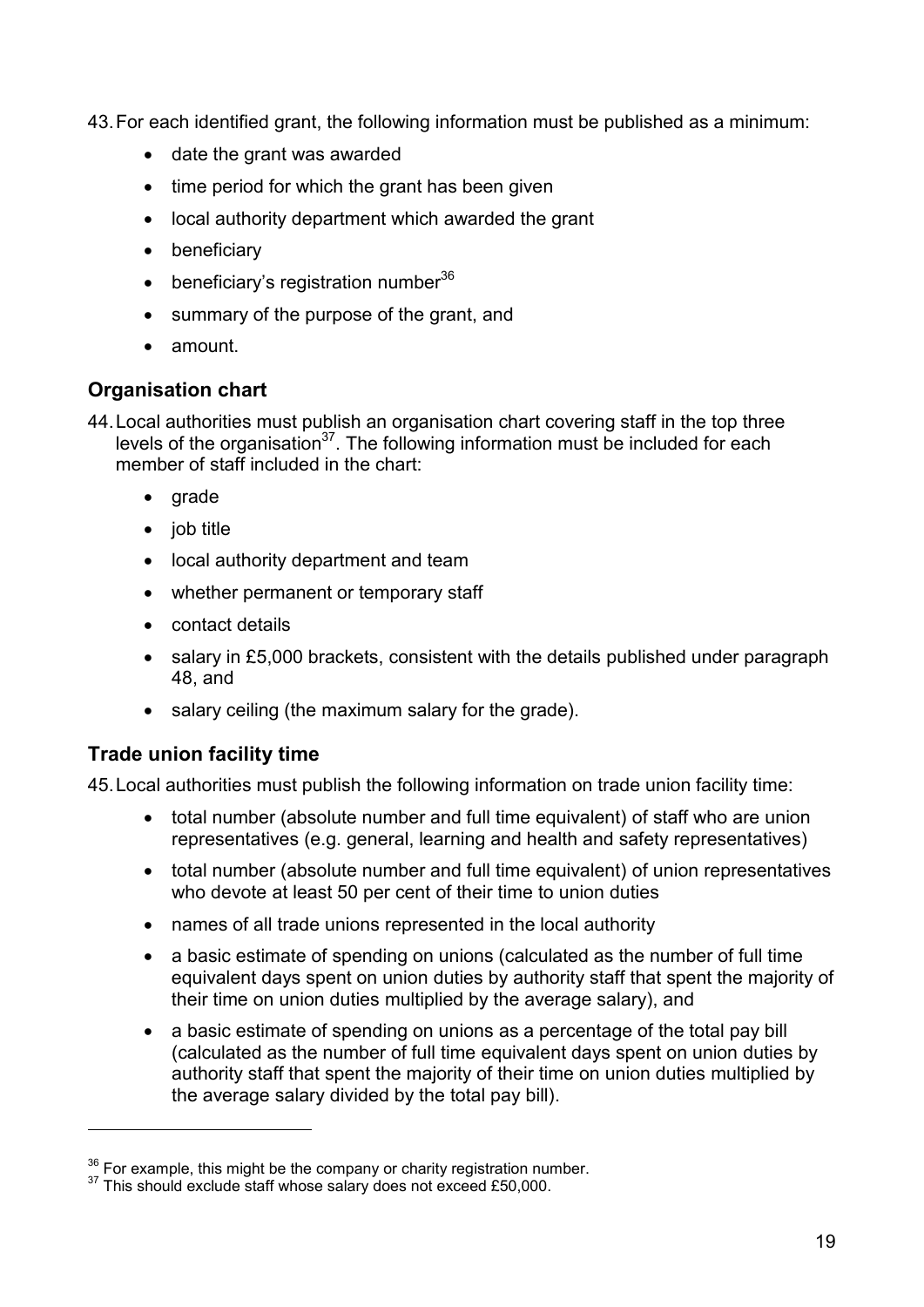### **Parking account**

- 46.Local authorities must publish on their website, or place a link on their website to this data if published elsewhere:
	- a breakdown of income and expenditure on the authority's parking account<sup>38, 39</sup>. The breakdown of income must include details of revenue collected from onstreet parking, off-street parking and Penalty Charge Notices, and
	- a breakdown of how the authority has spent a surplus on its parking account<sup>38,40</sup>.

#### **Parking spaces**

47.Local authorities must publish the number of marked out controlled on and off-street parking spaces within their area, or an estimate of the number of spaces where controlled parking space is not marked out in individual parking bays or spaces.

#### **Senior salaries**

1

- 48.Local authorities are already required to publish, under the Accounts and Audit Regulations 2015 (Statutory Instrument 2015/234)<sup>41</sup>:
	- the number of employees whose remuneration in that year was at least £50,000 in brackets of £5,000
	- details of remuneration and job title of certain senior employees whose salary is at least £50,000, and
	- employees whose salaries are £150,000 or more must also be identified by name.
- 49.In addition to this requirement, local authorities must place a link on their website to these published data or place the data itself on their website, together with a list of responsibilities (for example, the services and functions they are responsible for, budget held and number of staff) and details of bonuses and 'benefits-in-kind', for all employees whose salary exceeds £50,000. The key differences between the requirements under this Code and the Regulations referred to above is the addition of a list of responsibilities, the inclusion of bonus details for all senior employees whose salary exceeds £50,000 and publication of the data on the authority's website.

[https://www.gov.uk/government/uploads/system/uploads/attachment\\_data/file/212559/parkingenforcepolicy.pdf](https://www.gov.uk/government/uploads/system/uploads/attachment_data/file/212559/parkingenforcepolicy.pdf)

 $38$  A parking account kept under section 55 of the Road Traffic Regulation Act 1984 as modified by Regulation 25 of the Civil Enforcement of Parking Contraventions (England) General Regulations 2007. <sup>39</sup> Local authorities should also have regard to both statutory guidance*, The Secretary of State's Statutory* 

*Guidance to Local Authorities on the Civil Enforcement of Parking Contraventions*, [http://assets.dft.gov.uk/publications/tma-part-6-cpe-statutory-guidance/betterprkstatutoryguid.pdf,](http://assets.dft.gov.uk/publications/tma-part-6-cpe-statutory-guidance/betterprkstatutoryguid.pdf) and non-statutory operational guidance, *Operational Guidance to Local Authorities: Parking Policy and Enforcement*,

 $40$  Section 55 (as amended) of the Road Traffic Regulation Act 1984 sets out how local authorities should use a surplus on their parking account. Local authorities should breakdown how they have spent a surplus on their parking account within the categories set out in section 55.

<sup>&</sup>lt;sup>41</sup> For the accounting year 2014-15, the Accounts and Audit (England) Regulations 2011 (Statutory Instrument 2011/817) remain applicable.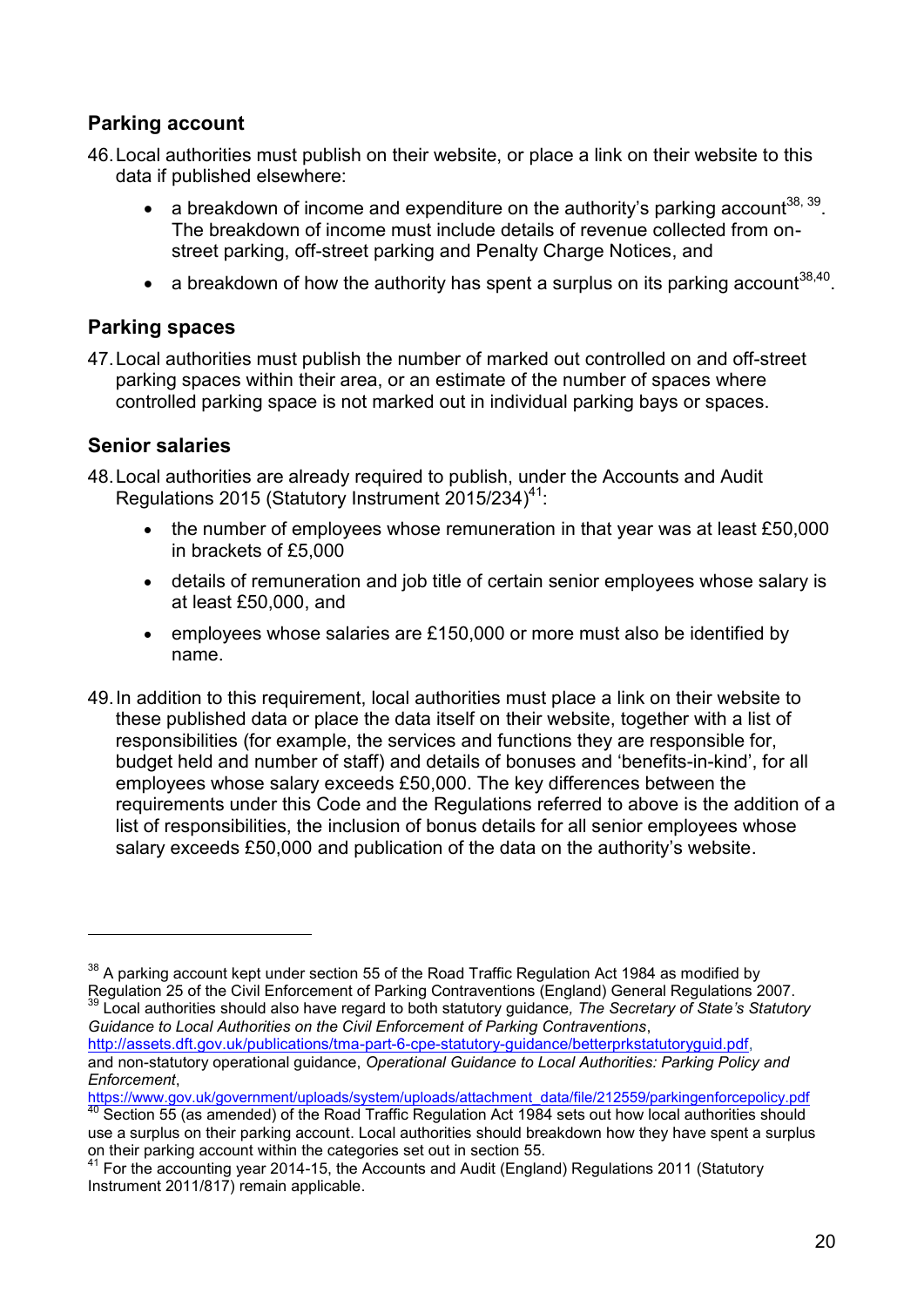### **Constitution**

50.Local authorities are already required to make their Constitution available for inspection at their offices under section 9P of the Local Government Act 2000. Local authorities must also, under this Code, publish their Constitution on their website.

## **Pay multiple**

- 51.Section 38 of the Localism Act 2011 requires local authorities to produce Pay Policy Statements, which should include the authority's policy on pay dispersion – the relationship between remuneration of chief officers and the remuneration of other staff. Guidance produced under section 40 of that  $Act^{42}$ , recommends that the pay multiple is included in these statements as a way of illustrating the authority's approach to pay dispersion.
- 52.Local authorities must, under this Code, publish the pay multiple on their website, defined as the ratio between the highest paid taxable earnings for the given year (including base salary, variable pay, bonuses, allowances and the cash value of any benefits-in-kind) and the median earnings figure of the whole of the authority's workforce. The measure must:
	- cover all elements of remuneration that can be valued (eg. all taxable earnings for the given year, including base salary, variable pay, bonuses, allowances and the cash value of any benefits-in-kind)
	- use the median earnings figure as the denominator, which should be that of all employees of the local authority on a fixed date each year, coinciding with reporting at the end of the financial year, and
	- exclude changes in pension benefits, which due to their variety and complexity cannot be accurately included in a pay multiple disclosure.

 $42$  Openness and accountability in local pay: Guidance under Section 40 of the Localism Act (February 2012), [https://www.gov.uk/government/uploads/system/uploads/attachment\\_data/file/5956/2091042.pdf](https://www.gov.uk/government/uploads/system/uploads/attachment_data/file/5956/2091042.pdf)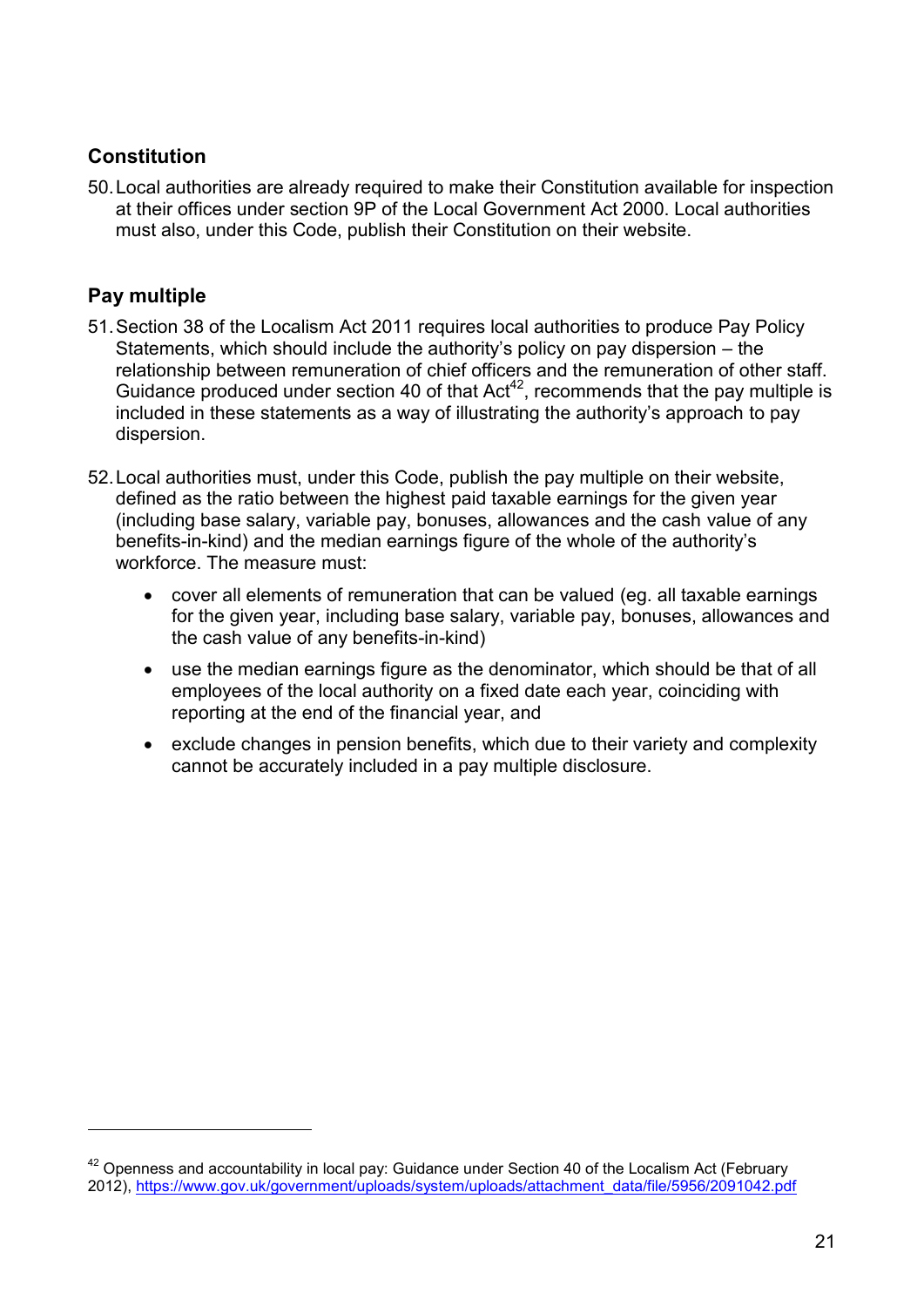## **Fraud**

53.Local authorities must publish the following information about their counter fraud work $43$ .

- number of occasions they use powers under the Prevention of Social Housing Fraud (Power to Require Information) (England) Regulations 2014<sup>44</sup>, or similar  $nowers<sup>45</sup>$
- total number (absolute and full time equivalent) of employees undertaking investigations and prosecutions of fraud
- total number (absolute and full time equivalent) of professionally accredited counter fraud specialists
- total amount spent by the authority on the investigation and prosecution of fraud, and
- total number of fraud cases investigated.

# Part 2.3: Information to be published once only

### **Waste contracts**

 $\overline{a}$ 

54.Local authorities must publish details of their existing waste collection contracts, in line with the details contained in paragraph 32. Local authorities must publish this information at the same time as they first publish quarterly procurement information under paragraphs 27, 31 and 32 of this Code.

# Part 2.4: Method of publication

55.Public data should be published in a format and under a licence that allows open reuse, including for commercial and research activities, in order to maximise value to the public. The most recent Open Government Licence published by the National Archives should be used as the recommended standard. Where any copyright or data ownership concerns exist with public data these should be made clear. Data covered by Part 2 of this Code must be published in open and machine-readable formats (further information about machine-readable formats can be found in Part 3.2).

<sup>43</sup> The definition of fraud is as set out by the Audit Commission in *Protecting the Public Purse*. <sup>44</sup> S.I. 2014/899.

<sup>45</sup> For example, the Council Tax Reduction Schemes (Detection of Fraud and Enforcement) (England) Regulations 2013 gives local authorities the power to require information from listed bodies, during the investigation of fraud connected with an application for or award of a reduction under a council tax reduction scheme: <http://www.legislation.gov.uk/uksi/2013/501/contents/made>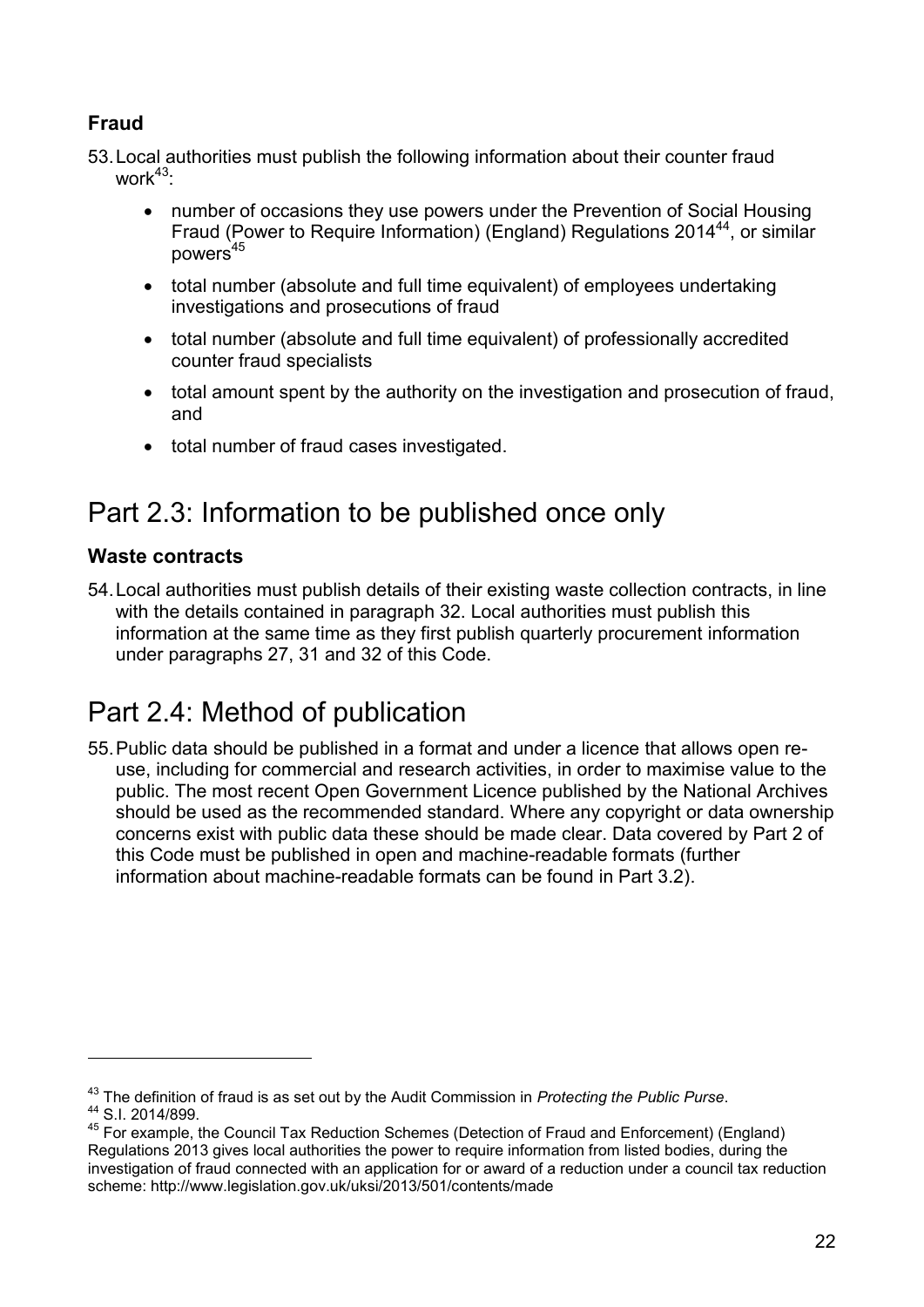# Part 3: Information recommended for publication

56.Part 2 of this Code set out details of the minimum data that local authorities must publish. The Government believes that in principle all data held and managed by local authorities should be made available to local people unless there are specific sensitivities to doing so. Therefore, it encourages local authorities to go much further in publishing the data they hold, recognising the benefits of sharing that data for local people, more effective service delivery and better policy making. Part 3 of this Code sets out details of data that the Government recommends local authorities publish.

## Part 3.1: Information recommended for publication

57.Data covered by this section includes:

- expenditure data (see paragraph 58)
- procurement information (see paragraphs 59 and 60)
- local authority land (see paragraph 61 and 62)
- parking spaces (see paragraphs 63 and 64)
- organisation chart (see paragraph 65)
- grants to voluntary, community and social enterprise organisations (see paragraphs 66 and 67), and
- $\bullet$  fraud (see paragraph 68).

#### **Expenditure data**

58.It is recommended that local authorities go further than the minimum publication requirements set out in Part 2 and:

- publish information on a monthly instead of quarterly basis, or ideally, as soon as it becomes available and therefore known to the authority (commonly known as 'real-time' publication)
- publish details of all transactions that exceed £250 instead of £500. For each transaction the details that should be published remain as in paragraph 29
- publish all transactions on all corporate credit cards, charge cards and procurements, including those that are not a Government Procurement Card. For each transaction the details that should be published remain as set out in paragraph 30
- publish the total amount spent on remuneration over the period being reported on, and
- classify expenditure using the Chartered Institute of Public Finance and Accountancy Service Reporting Code of Practice to enable comparability between local authorities.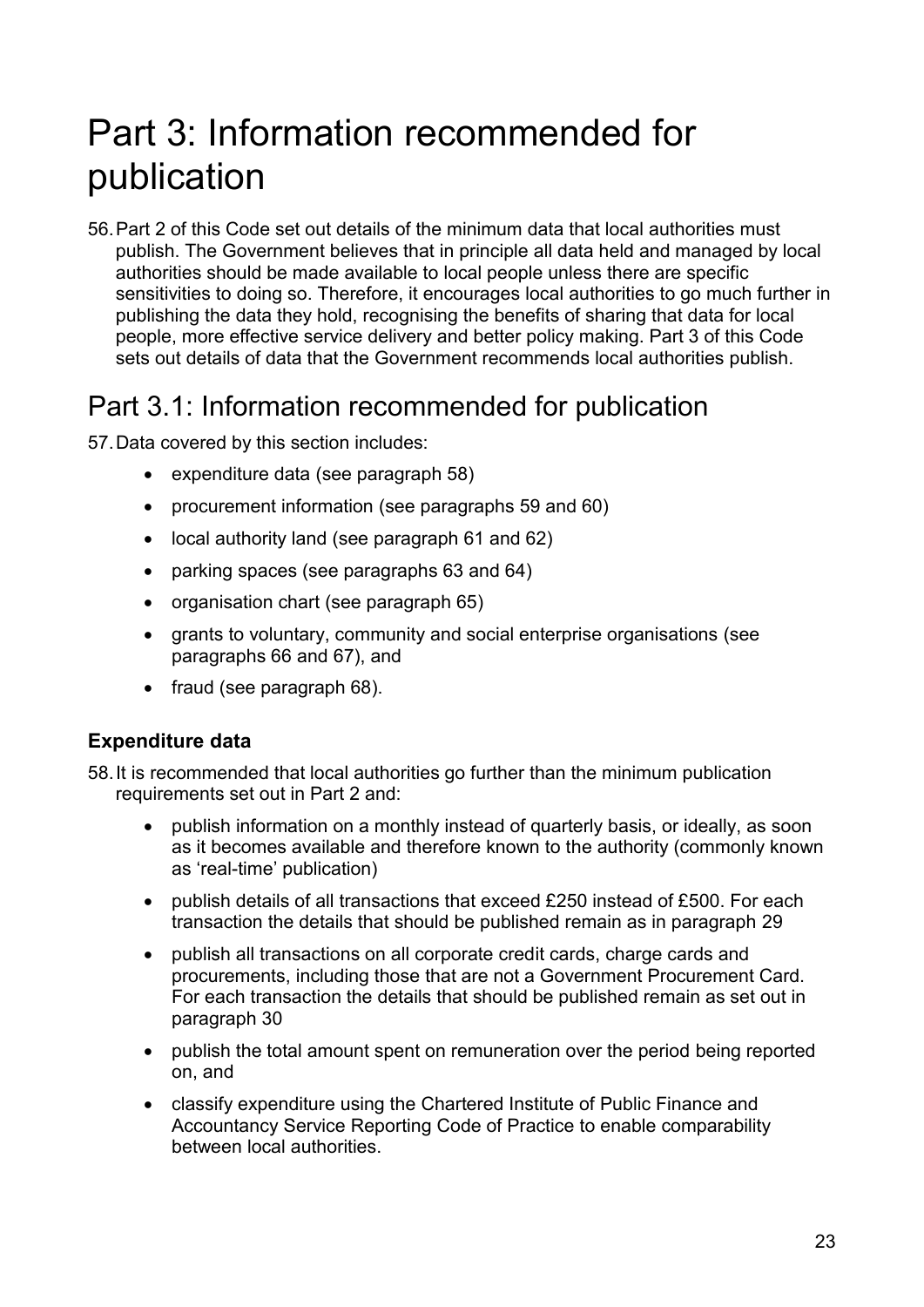### **Procurement information**

- 59. It is recommended that local authorities place on Contracts Finder<sup>46</sup>, as well as any other local portal, every invitation to tender or invitation to quote for contracts to provide goods and/or services with a value that exceeds £10,000. For each invitation, the details that should be published are the same as those set out in paragraph 31.
- 60.It is recommended that local authorities should go further than the minimum publication requirements set out in Part 2 and publish:
	- information on a monthly instead of quarterly basis, or ideally, as soon as it is generated and therefore becomes available (commonly known as 'real-time' publication)
	- every invitation to tender for contracts to provide goods and/or services with a value that exceeds £500 instead of £5,000. The details that should be published are the same as those set out in paragraph 31
	- details of invitations to quote where there has not been a formal invitation to tender. The details that should be published are the same as those set out in paragraph 31
	- all contracts in their entirety where the value of the contract exceeds £5.000 $^{47}$
	- company registration number at Companies House
	- details of invitations to tender or invitations to quote that are likely to be issued in the next twelve months. The details that should be published are the same as those set out in paragraph 31
	- details of the geographical (eg. by ward) coverage of contracts entered into by the local authority
	- details of performance against contractual key performance indicators, and
	- information disaggregated by voluntary and community sector category (eg. whether it is registered with Companies House, Charity or Charitable Incorporated Organisation, Community Interest Company, Industrial and Provident Society, Housing Association, etc).

### **Local authority land**

1

61.It is recommended that local authorities should go further than the minimum publication requirements set out in Part 2 and publish information on a monthly instead of annual basis, or ideally, as soon as it becomes available and therefore known to the authority (commonly known as 'real-time' publication). It is also recommended that local authorities should publish all the information possible on Electronic Property Information Mapping Service.

 $46$  Documentation for all procurements valued at over £10,000 is stored on Contracts Finder for public viewing as part of government's transparency commitment.<https://online.contractsfinder.businesslink.gov.uk/> <sup>47</sup> Where a contract runs into several hundreds of pages or more, a local authority should publish a summary

of the contract or sections of the contract, if this would be more helpful to local people and businesses.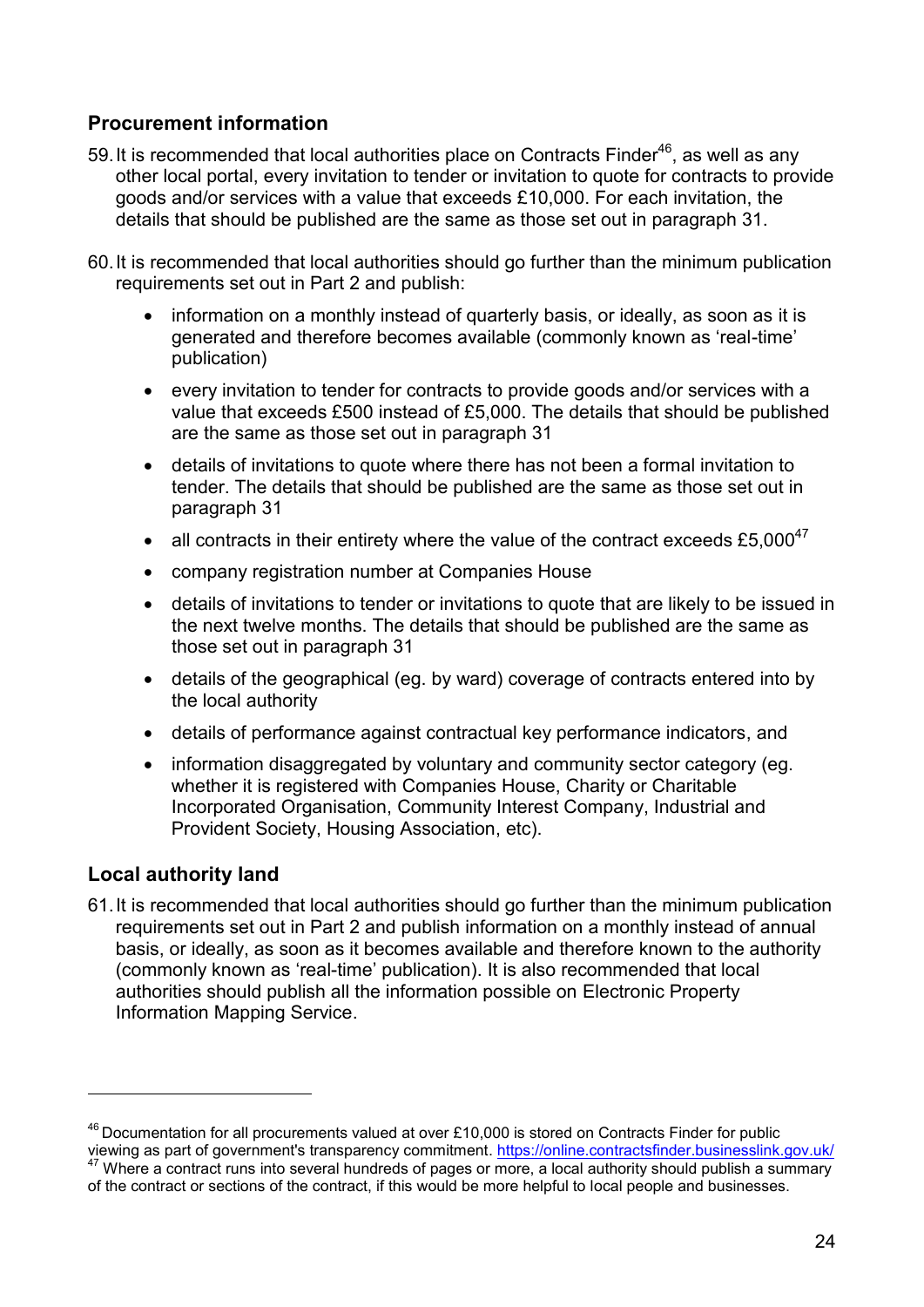- 62.It is further recommended that local authorities also go further than the minimum publication requirements set out in paragraph 37 by publishing, alongside them in one place, the following information:
	- size of the asset measured in Gross Internal Area  $(m^2)$  for buildings or hectares for land, in accordance with the Royal Institute of Chartered Surveyors Code of Measuring Practice. The Gross Internal Area is the area of a building measured to the internal face of the perimeter walls at each floor level. Local authorities using Net Internal Area  $(m^2)$  should convert measurements to Gross Internal Area using appropriate conversion factors<sup>48</sup> and state the conversion factor used
	- services offered from the asset using the services listed in the Effective Services Delivery government service function list <http://doc.esd.org.uk/FunctionList/1.00.html> (listing up to five main services)
	- reason for holding asset such as, it is occupied by the local authority or it is providing a service on the authority's behalf, it is an investment property, it supports economic development (eg. provision of small businesses or incubator space), it is surplus to the authority's requirements, it is awaiting development, it is under construction, it provides infrastructure or it is a community asset
	- whether or not the asset is either one which is an asset in the authority's ownership that is listed under Part 5 Chapter 3 of the Localism Act 2011 (assets of community value) and/or an asset which the authority is actively seeking to transfer to the community
	- total building operation (revenue) costs as defined in the corporate value for money indicators for public services<sup>49</sup>
	- required maintenance the cost to bring the property from its present state up to the state reasonably required by the authority to deliver the service and/or to meet statutory or contract obligations and maintain it at that standard. This should exclude improvement projects but include works necessary to comply with new legislation (eg. asbestos and legionella)
	- functional suitability rating using the scale:

- $\circ$  good performing well and operating efficiently (supports the needs of staff and the delivery of services)
- $\circ$  satisfactory performing well but with minor problems (generally supports the needs of staff and the delivery of services)
- $\circ$  poor showing major problems and/or not operating optimally (impedes the performance off staff and/or the delivery of services)
- $\circ$  unsuitable does not support or actually impedes the delivery of services
- energy performance rating as stated on the Display Energy Certificate under the Energy Performance of Buildings (England and Wales) Regulations 2012 (as amended).

<sup>&</sup>lt;sup>48</sup> Local authorities are not expected to re-measure buildings. Research undertaken for the Scottish Government offers one method of converting Net Internal Area to Gross Internal Area and can be found at: <http://www.scotland.gov.uk/Resource/Doc/217736/0121532.pdf>

<http://www.nao.org.uk/wp-content/uploads/2013/02/2010-11-Estates-Management.pdf> (See page 17).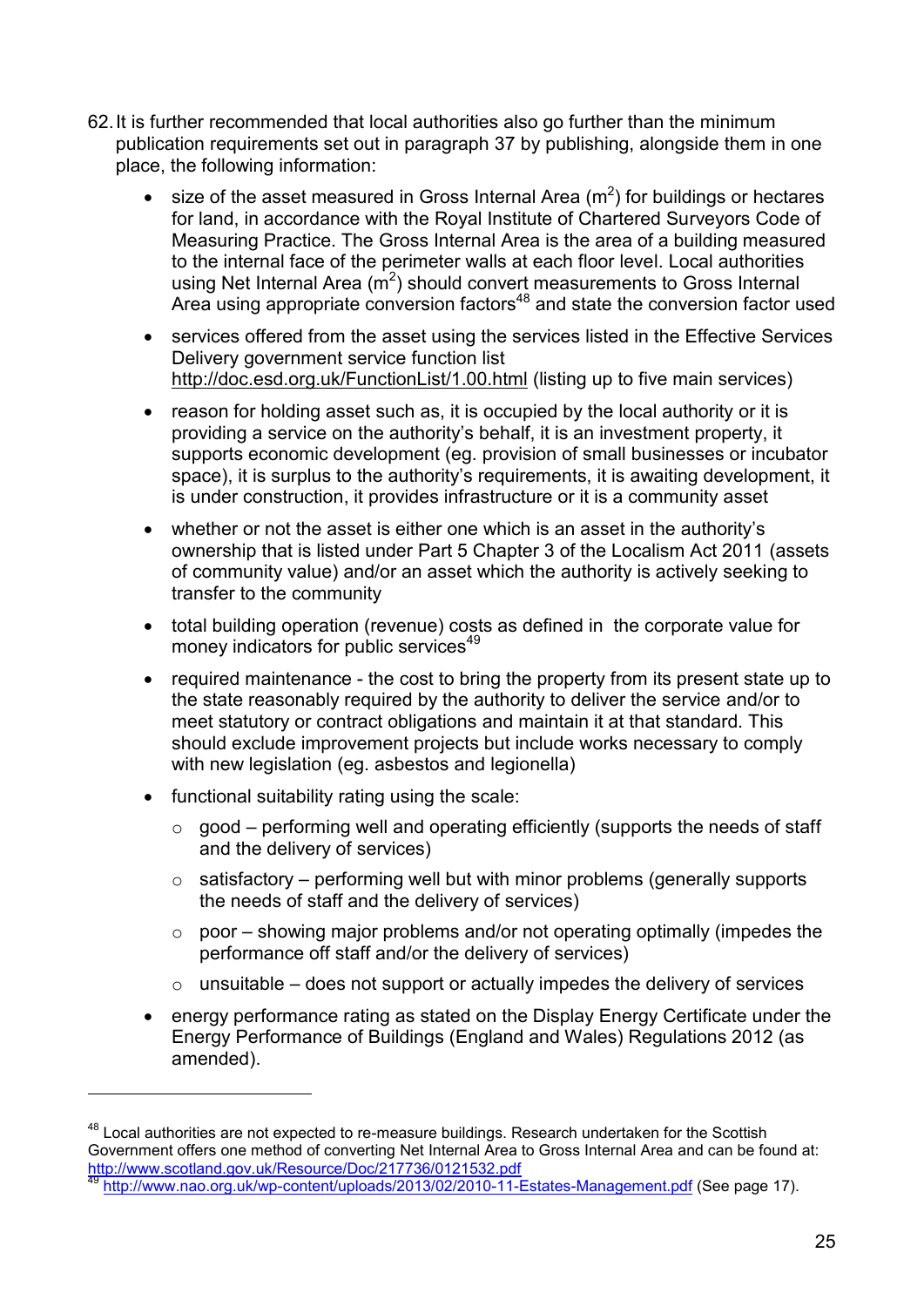### **Parking spaces**

63.It is recommended that local authorities should publish the number of:

- free parking spaces available in the local authority's area and which are provided directly by the local authority, and
- parking spaces where charges apply that are available in the local authority's area and which are provided directly by the local authority.
- 64.Where parking space is not marked out in individual parking bays or spaces, local authorities should estimate the number of spaces available for the two categories in paragraph 63.

### **Organisation chart**

- 65.It is recommended that local authorities should go further than the minimum publication requirements set out in Part 2 and publish:
	- charts including all employees of the local authority whose salary exceeds £50,000
	- the salary band for each employee included in the chart(s), and
	- information about current vacant posts, or signpost vacancies that are going to be advertised in the future.

#### **Grants to voluntary, community and social enterprise organisations**

- 66.It is recommended that local authorities should go further than the minimum publication requirements set out in Part 2 and publish information on a monthly instead of annual basis where payments are made more frequently than a single annual payment, or ideally, as soon as the data becomes available and therefore known to the authority (commonly known as 'real-time' publication).
- 67.It is further recommended that local authorities publish information disaggregated by voluntary and community sector category (eg. whether it is registered with Companies House, charity or charitable incorporated organisation, community interest company, industrial and provident society, housing association, etc).

### **Fraud**

- 68.It is recommended that local authorities should go further than the minimum publication requirements set out in Part 2 and publish:
	- total number of cases of irregularity investigated
	- total number of occasions on which a) fraud and b) irregularity was identified
	- total monetary value of a) the fraud and b) the irregularity that was detected, and
	- total monetary value of a) the fraud and b) the irregularity that was recovered.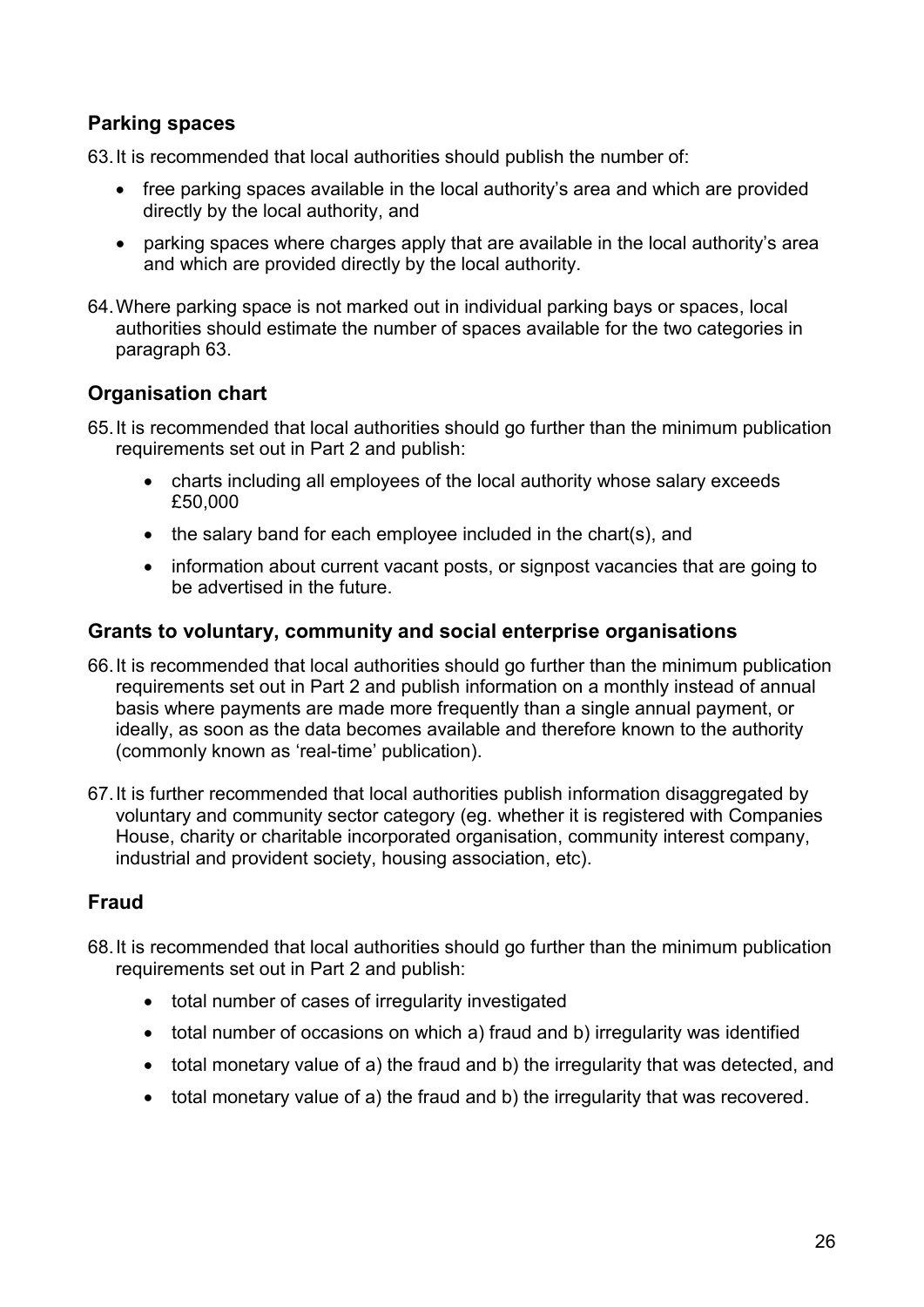# Part 3.2: Method of publication

69.The Government endorses the five step journey to a fully open format:

| One star   | Available on the web (whatever format) but with an open license    |
|------------|--------------------------------------------------------------------|
| Two star   | As for one star plus available as machine-readable structured data |
|            | (eg. Excel instead of an image scan of a table)                    |
| Three star | As for two star plus use a non-proprietary format (eg. CSV and     |
|            | XML)                                                               |
| Four star  | All of the above plus use open standards from the World Wide       |
|            | Web Consortium (such as RDF and SPARLQL21)                         |
| Five star  | All the above plus links an organisation's data to others' data to |
|            | provide context                                                    |

70.The Government recommends that local authorities publish data in three star formats where this is suitable and appropriate<sup>50</sup>, alongside open and machine-readable format, within six months of this Code being issued.

## **Shehla Husain A Senior Civil Servant in the Department for Communities and Local Government**

**Department for Communities and Local Government 27 February 2015**

 $50$  Statistical data, lists etc should be capable of being published in this format but others (eg. organisation charts) may be more difficult.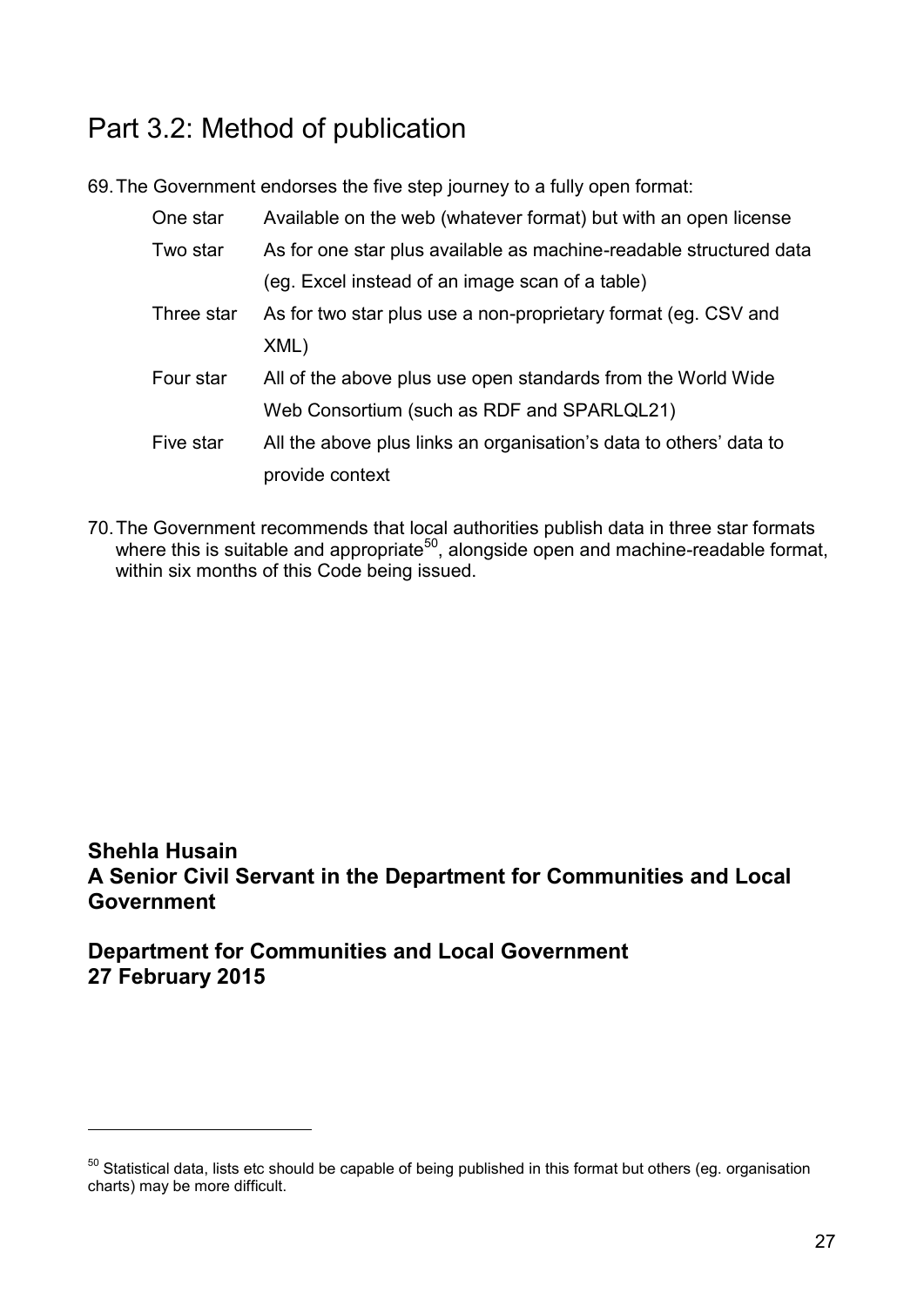# Annex A: Table summarising all information to be published

| <b>Information</b><br>title             | Information which must be published                                                                                                                                                                                                                                                                                                                                                                                                                                                                                                                                                                                                                                                                                                                                                                                                                             | Information recommended for publication                                                                                                                                                                                                                                                                                                                                                                                                                                                                                                                                                                                                                                                                             |
|-----------------------------------------|-----------------------------------------------------------------------------------------------------------------------------------------------------------------------------------------------------------------------------------------------------------------------------------------------------------------------------------------------------------------------------------------------------------------------------------------------------------------------------------------------------------------------------------------------------------------------------------------------------------------------------------------------------------------------------------------------------------------------------------------------------------------------------------------------------------------------------------------------------------------|---------------------------------------------------------------------------------------------------------------------------------------------------------------------------------------------------------------------------------------------------------------------------------------------------------------------------------------------------------------------------------------------------------------------------------------------------------------------------------------------------------------------------------------------------------------------------------------------------------------------------------------------------------------------------------------------------------------------|
| <b>Expenditure</b><br>exceeding<br>£500 | Quarterly publication<br>Publish details of each individual item of expenditure that<br>exceeds £500, including items of expenditure, consistent with<br>Local Government Association guidance, such as:<br>individual invoices<br>grant payments<br>expense payments<br>payments for goods and services<br>grants<br>$\bullet$<br>grant in aid<br>rent<br>$\bullet$<br>credit notes over £500<br>transactions with other public bodies.<br>For each individual item of expenditure the following information<br>must be published:<br>date the expenditure was incurred<br>$\bullet$<br>local authority department which incurred the expenditure<br>$\bullet$<br>beneficiary<br>$\bullet$<br>summary of the purpose of the expenditure<br>$\bullet$<br>amount<br>Value Added Tax that cannot be recovered<br>merchant category (eg. computers, software etc). | Publish information on a monthly instead of<br>$\bullet$<br>quarterly basis, or ideally, as soon as it<br>becomes available and therefore known to<br>the authority (commonly known as 'real-<br>time' publication).<br>Publish details of all transactions that<br>exceed £250 instead of £500. For each<br>transaction the details that should be<br>published remain as set out in paragraph<br>29.<br>publish the total amount spent on<br>remuneration over the period being reported<br>on.<br>classify purpose of expenditure using the<br>$\bullet$<br>Chartered Institute of Public Finance and<br>Accountancy Service Reporting Code of<br>Practice to enable comparability between<br>local authorities. |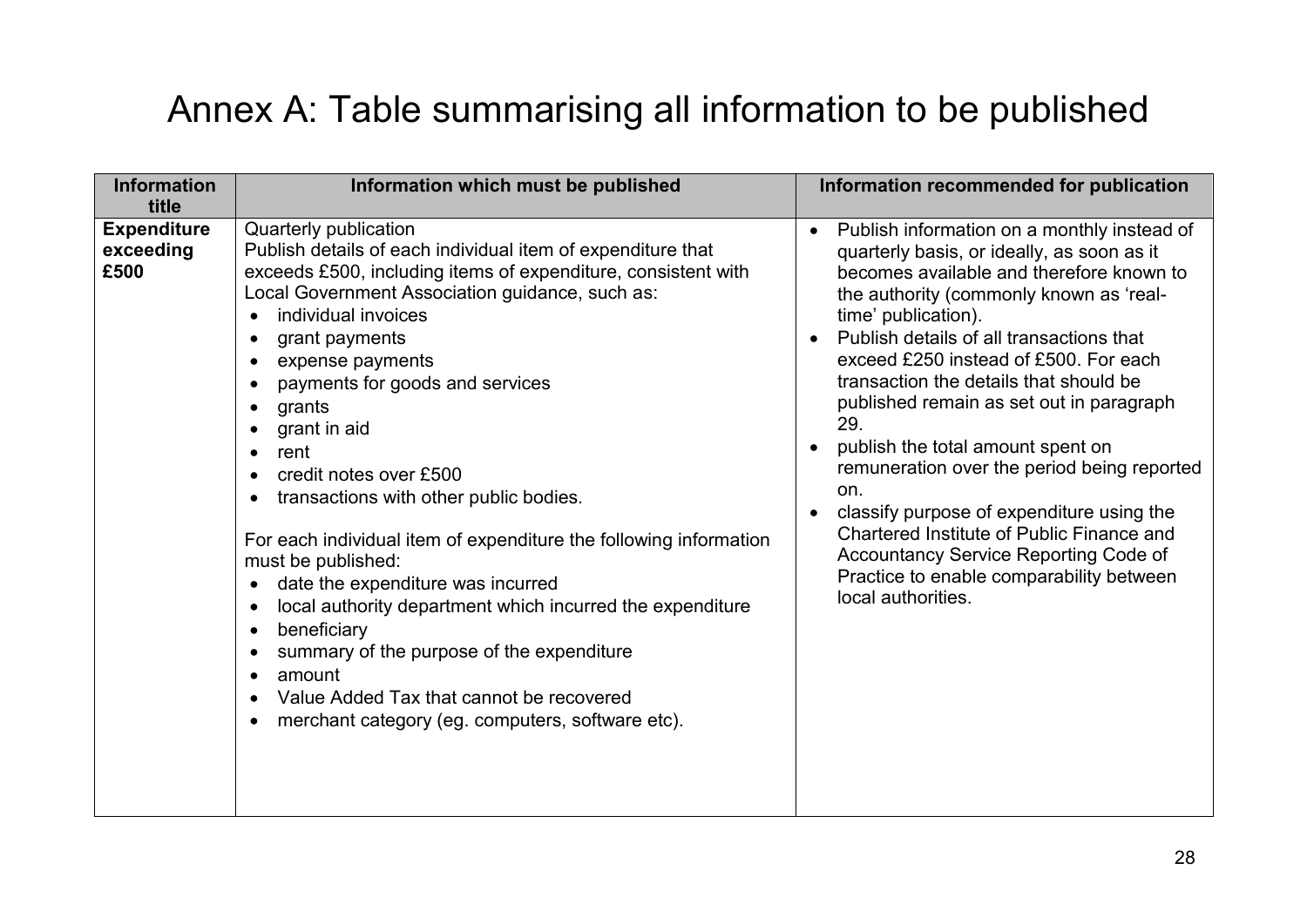| Publish all transactions on all corporate<br>credit cards, charge cards and<br>procurements, including those that are not a                                                                                                                                                                                                                                                                                                                                                                                                                                                                                                                                               |
|---------------------------------------------------------------------------------------------------------------------------------------------------------------------------------------------------------------------------------------------------------------------------------------------------------------------------------------------------------------------------------------------------------------------------------------------------------------------------------------------------------------------------------------------------------------------------------------------------------------------------------------------------------------------------|
| Government Procurement Card. For each<br>transaction the details that should be<br>published remain as set out in paragraph                                                                                                                                                                                                                                                                                                                                                                                                                                                                                                                                               |
| Place on Contracts Finder, as well as any other<br>local portal, every invitation to tender or<br>invitation to quote for contracts to provide goods<br>and/or services with a value that exceeds<br>information on a monthly instead of<br>quarterly basis, or ideally, as soon as it is<br>generated and therefore becomes available<br>(commonly known as 'real-time' publication)<br>every invitation to tender for contracts to<br>provide goods and/or services with a value<br>that exceeds £500 instead of £5,000<br>details of invitations to quote where there<br>has not been a formal invitation to tender<br>all contracts in their entirety where the value |
| of the contract exceeds £5,000                                                                                                                                                                                                                                                                                                                                                                                                                                                                                                                                                                                                                                            |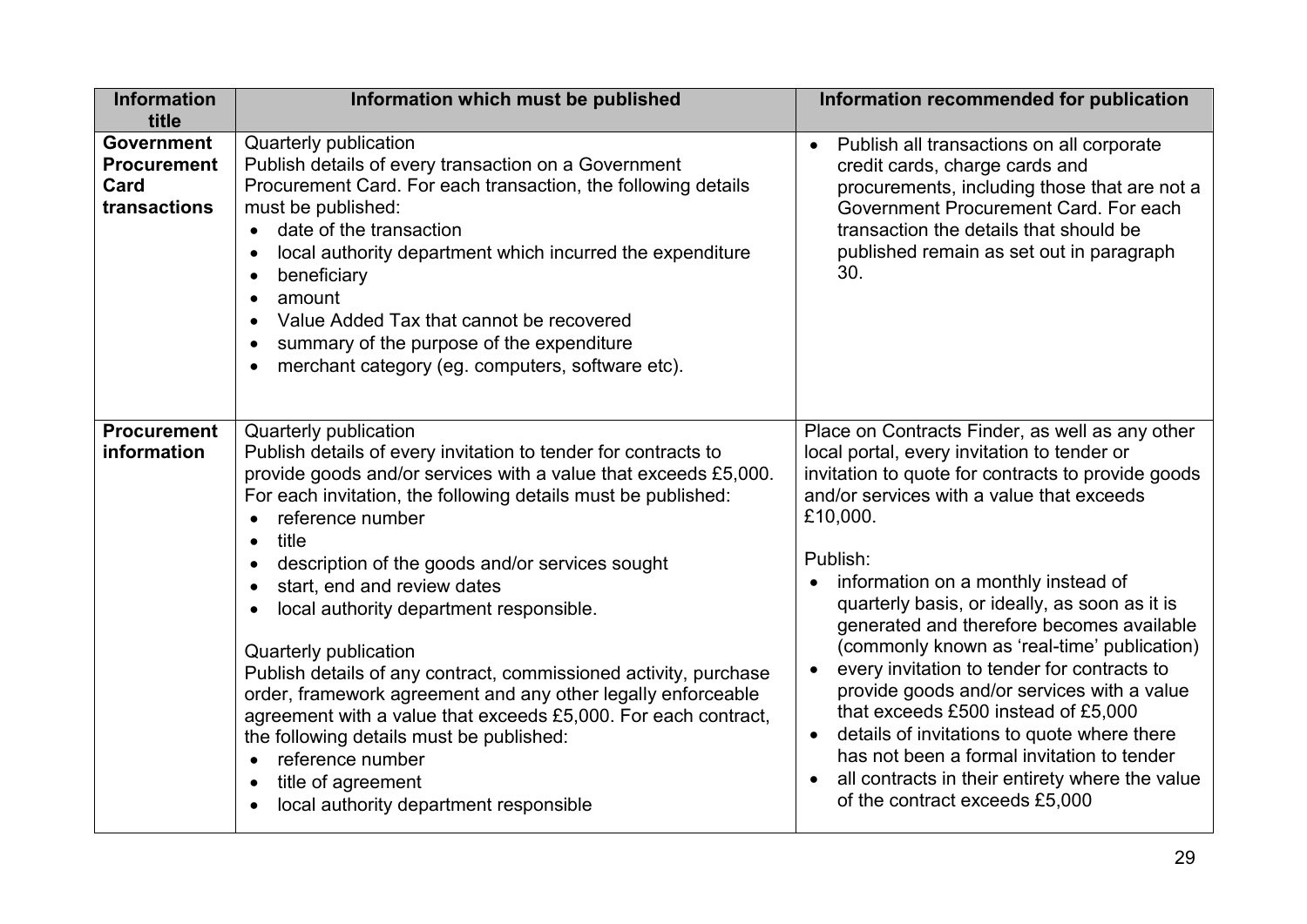| <b>Information</b><br>title | Information which must be published                                                                                                                                                                                                                                                                                                                                                                                                                                                                                                                                                                                                                                                                                                                            | Information recommended for publication                                                                                                                                                                                                                                                                                                                                                                                                                                                                                                                                                                                                                                                                                                       |
|-----------------------------|----------------------------------------------------------------------------------------------------------------------------------------------------------------------------------------------------------------------------------------------------------------------------------------------------------------------------------------------------------------------------------------------------------------------------------------------------------------------------------------------------------------------------------------------------------------------------------------------------------------------------------------------------------------------------------------------------------------------------------------------------------------|-----------------------------------------------------------------------------------------------------------------------------------------------------------------------------------------------------------------------------------------------------------------------------------------------------------------------------------------------------------------------------------------------------------------------------------------------------------------------------------------------------------------------------------------------------------------------------------------------------------------------------------------------------------------------------------------------------------------------------------------------|
|                             | description of the goods and/or services being provided<br>$\bullet$<br>supplier name and details<br>sum to be paid over the length of the contract or the<br>estimated annual spending or budget for the contract<br>Value Added Tax that cannot be recovered<br>$\bullet$<br>start, end and review dates<br>whether or not the contract was the result of an invitation to<br>quote or a published invitation to tender<br>whether or not the supplier is a small or medium sized<br>enterprise and/or a voluntary or community sector<br>organisation and where it is, provide the relevant registration<br>number.                                                                                                                                         | company registration number at Companies<br>$\bullet$<br>House<br>details of invitations to tender or invitations<br>to quote that are likely to be issued in the<br>next twelve months<br>details of the geographical (eg. by ward)<br>coverage of contracts entered into by the<br>local authority<br>details of performance against contractual<br>$\bullet$<br>key performance indicators<br>information disaggregated by voluntary and<br>$\bullet$<br>community sector category (eg. whether it is<br>registered with Companies House, charity or<br>charitable incorporated organisation,<br>community interest company, industrial and<br>provident society, housing association, etc).                                               |
| Local<br>authority land     | Annual publication<br>Publish details of all land and building assets including:<br>all service and office properties occupied or controlled by<br>user bodies, both freehold and leasehold<br>any properties occupied or run under Private Finance<br>$\bullet$<br>Initiative contracts<br>all other properties they own or use, for example, hostels,<br>laboratories, investment properties and depots<br>garages unless rented as part of a housing tenancy<br>agreement<br>surplus, sublet or vacant properties<br>undeveloped land<br>serviced or temporary offices where contractual or actual<br>occupation exceeds three months<br>all future commitments, for example under an agreement for<br>lease, from when the contractual commitment is made. | Publish information on a monthly instead of<br>annual basis, or ideally, as soon as it becomes<br>available and therefore known to the authority<br>(commonly known as 'real-time' publication).<br>It is also recommended that local authorities<br>should publish all the information possible on<br><b>Electronic Property Information Mapping</b><br>Service.<br>Publish the following additional information:<br>the size of the asset measured in Gross<br>Internal Area $(m^2)$ for buildings or hectares<br>for land, in accordance with the Royal<br>Institute of Chartered Surveyors Code of<br>Measuring Practice. The Gross Internal<br>Area is the area of a building measured to<br>the internal face of the perimeter walls at |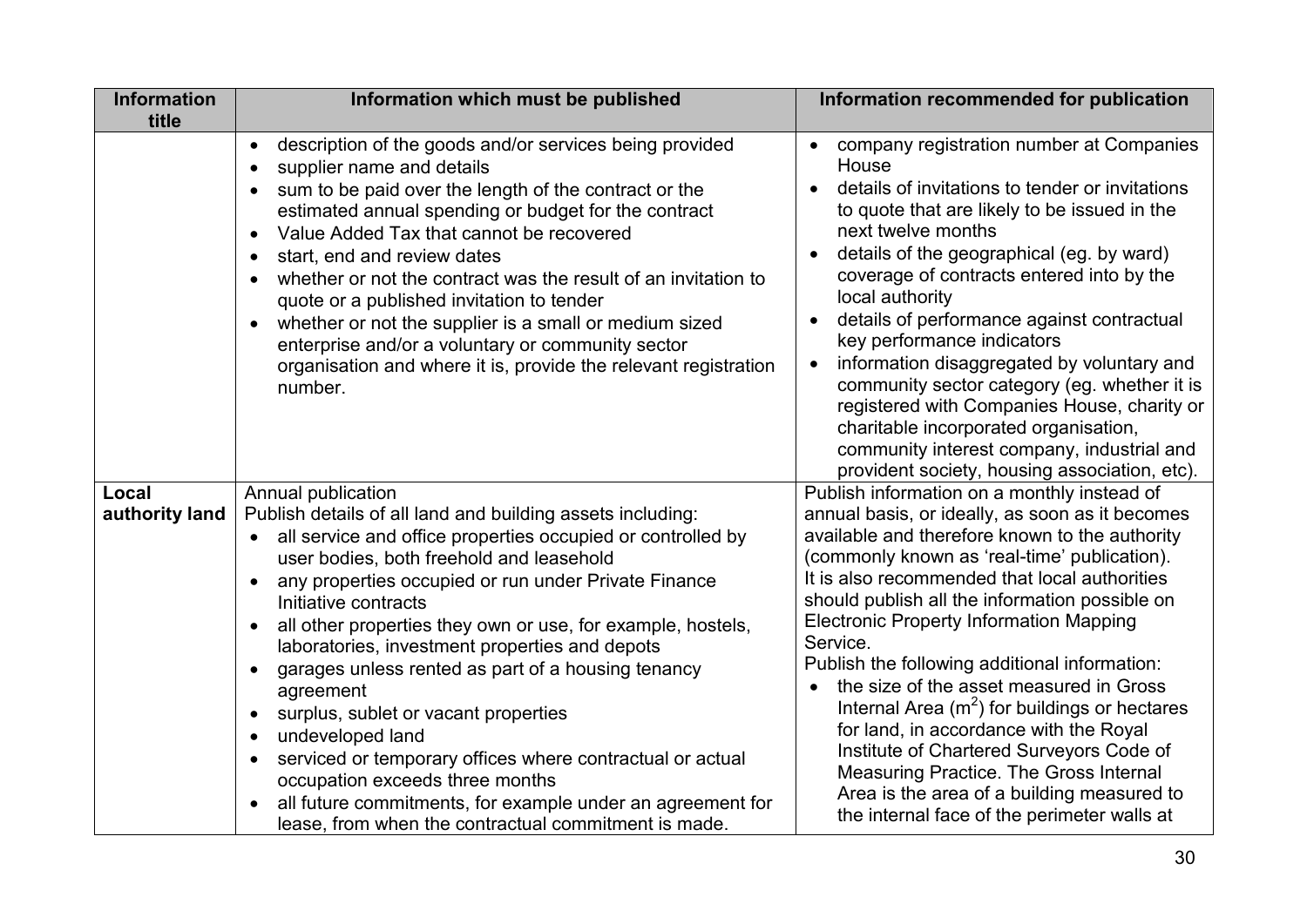| <b>Information</b><br>title | Information which must be published                                                                                                                                                                                                                                                                                                                                                                                                                                                                                                                                                                                                                                                                                                                                                                                                                                                                                                                                                                                                                                                                                                                                                                                                                                                                                                                                                                                                                                                                                                                                      | Information recommended for publication                                                                                                                                                                                                                                                                                                                                                                                                                                                                                                                                                                                                                                                                                                                                                                                                                                                                                                                                                                                                                                                                                                                                                                                                                                                                                            |
|-----------------------------|--------------------------------------------------------------------------------------------------------------------------------------------------------------------------------------------------------------------------------------------------------------------------------------------------------------------------------------------------------------------------------------------------------------------------------------------------------------------------------------------------------------------------------------------------------------------------------------------------------------------------------------------------------------------------------------------------------------------------------------------------------------------------------------------------------------------------------------------------------------------------------------------------------------------------------------------------------------------------------------------------------------------------------------------------------------------------------------------------------------------------------------------------------------------------------------------------------------------------------------------------------------------------------------------------------------------------------------------------------------------------------------------------------------------------------------------------------------------------------------------------------------------------------------------------------------------------|------------------------------------------------------------------------------------------------------------------------------------------------------------------------------------------------------------------------------------------------------------------------------------------------------------------------------------------------------------------------------------------------------------------------------------------------------------------------------------------------------------------------------------------------------------------------------------------------------------------------------------------------------------------------------------------------------------------------------------------------------------------------------------------------------------------------------------------------------------------------------------------------------------------------------------------------------------------------------------------------------------------------------------------------------------------------------------------------------------------------------------------------------------------------------------------------------------------------------------------------------------------------------------------------------------------------------------|
|                             | However, information about the following land and building assets<br>are to be excluded from publication:<br>rent free properties provided by traders (such as information<br>booths in public places or ports)<br>operational railways and canals<br>$\bullet$<br>operational public highways (but any adjoining land not<br>subject to public rights should be included)<br>assets of national security<br>$\bullet$<br>information deemed inappropriate for public access as a<br>result of data protection and/or disclosure controls (eg. such<br>as refuge houses).<br>Information on social housing is also excluded from this specific<br>dataset.<br>For each land or building asset, the following information must be<br>published together in one place:<br><b>Unique Property Reference Number</b><br>Unique asset identity - the local reference identifier used by<br>the local body, sometimes known as local name or building<br>block. There should be one entry per asset or user/owner (eg.<br>on one site there could be several buildings or in one building<br>there could be several users, floors/rooms $etc$ – where this is<br>the case, each of these will have a separate asset identity).<br>This must include the original reference number from the data<br>source plus authority code<br>name of the building/land or both<br>$\bullet$<br>street number or numbers - any sets of 2 or more numbers<br>should be separated with the '-' symbol (eg. 10-15 London<br>Road)<br>street name – this is the postal road address<br>post town | each floor level. Local authorities using Net<br>Internal Area $(m^2)$ should convert<br>measurements to Gross Internal Area using<br>appropriate conversion factors and state the<br>conversion factor used<br>the services offered from the asset, using<br>the services listed in the Effective Services<br>Delivery government service function list<br>http://doc.esd.org.uk/FunctionList/1.00.html<br>(listing up to five main services)<br>the reason for holding asset such as, it is<br>$\bullet$<br>occupied by the local authority or it is<br>providing a service in its behalf, it is an<br>investment property, it supports economic<br>development (eg. provision of small<br>businesses or incubator space), it is surplus<br>to the authority's requirements, it is awaiting<br>development, it is under construction, it<br>provides infrastructure or it is a community<br>asset<br>whether or not the asset is either one which<br>is an asset in the authority's ownership that<br>is listed under Part 5 Chapter 3 of the<br>Localism Act 2011 (assets of community<br>value) and/or an asset where the authority is<br>actively seeking transfer to the community<br>total building operation (revenue) costs as<br>$\bullet$<br>defined in the corporate value for money<br>indicators for public services |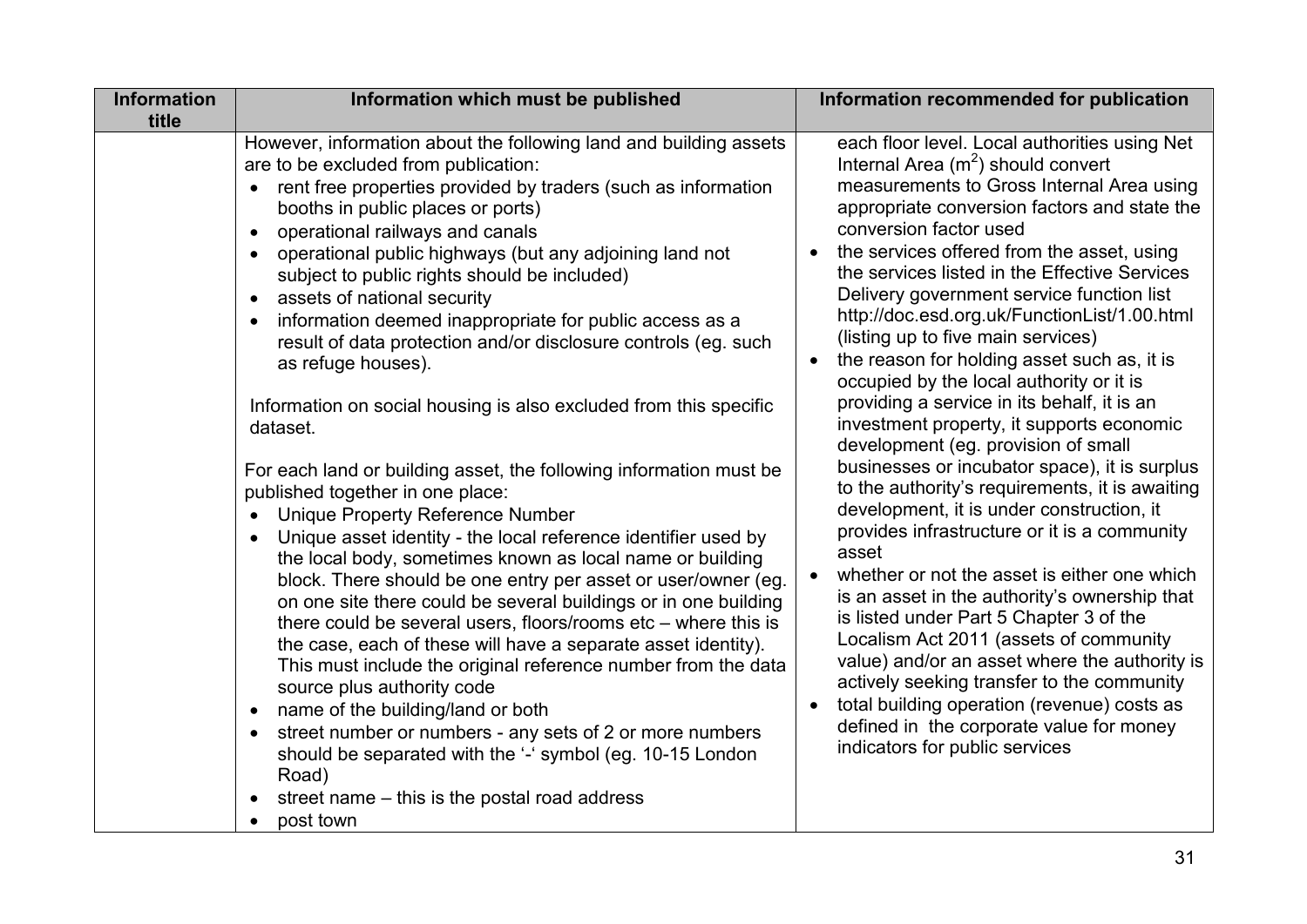| <b>Information</b> | Information which must be published                                                                                                                                                                                                                                                                                                                                                                                                                                                                                                                                                                                                                                                                                                                                                                                                                                                                                                                                                                                                                                                                                                                                                                                                                                                                                                                                               | Information recommended for publication                                                                                                                                                                                                                                                                                                                                                                                                                                                                                                                                                                                                                                                                                                                                                                                                                                                                                                                                                                                                                                                                                                                                            |
|--------------------|-----------------------------------------------------------------------------------------------------------------------------------------------------------------------------------------------------------------------------------------------------------------------------------------------------------------------------------------------------------------------------------------------------------------------------------------------------------------------------------------------------------------------------------------------------------------------------------------------------------------------------------------------------------------------------------------------------------------------------------------------------------------------------------------------------------------------------------------------------------------------------------------------------------------------------------------------------------------------------------------------------------------------------------------------------------------------------------------------------------------------------------------------------------------------------------------------------------------------------------------------------------------------------------------------------------------------------------------------------------------------------------|------------------------------------------------------------------------------------------------------------------------------------------------------------------------------------------------------------------------------------------------------------------------------------------------------------------------------------------------------------------------------------------------------------------------------------------------------------------------------------------------------------------------------------------------------------------------------------------------------------------------------------------------------------------------------------------------------------------------------------------------------------------------------------------------------------------------------------------------------------------------------------------------------------------------------------------------------------------------------------------------------------------------------------------------------------------------------------------------------------------------------------------------------------------------------------|
| title              | United Kingdom postcode<br>$\bullet$<br>map reference – local authorities may use either Ordnance<br>Survey or ISO6709 systems to identify the location of an<br>asset, but must make clear which is being used. Where an<br>Ordnance Survey mapping system is used (the grid system)<br>then assets will be identified using Eastings before Northings.<br>Where geocoding in accordance with ISO 6709 is being used<br>to identify the centre point of the asset location then that<br>reference must indicate its ISO coordinates<br>whether the local authority owns the freehold or a lease for<br>the asset and for whichever category applies, the local<br>authority must list all the characteristics that apply from the<br>options given below:<br>for freehold assets:<br>$\circ$ occupied by the local authority<br>o ground leasehold<br>o leasehold<br>$\circ$ licence<br>o vacant (for vacant properties, local authorities should<br>not publish the full address details and should only<br>publish the first part of the postcode)<br>for leasehold assets:<br>o occupied by the local authority<br>o ground leasehold<br>o sub leasehold<br>$\circ$ licence<br>for other assets:<br>o free text description eg. rights of way, access etc.<br>whether or not the asset is land only (without permanent<br>buildings) or it is land with a permanent building. | required maintenance - the cost to bring the<br>$\bullet$<br>property from its present state up to the<br>state reasonably required by the authority to<br>deliver the service and/or to meet statutory<br>or contract obligations and maintain it at that<br>standard. This should exclude improvement<br>projects but include works necessary to<br>comply with new legislation (eg. asbestos<br>and legionella)<br>functional suitability rating using the scale:<br>good – performing well and operating<br>$\circ$<br>efficiently (supports the needs of staff<br>and the delivery of services)<br>satisfactory – performing well but with<br>minor problems (generally supports<br>the needs of staff and the delivery of<br>services)<br>poor - showing major problems<br>$\circ$<br>and/or not operating optimally<br>(impedes the performance off staff<br>and/or the delivery of services)<br>unsuitable - does not support or<br>$\circ$<br>actually impedes the delivery of<br>services<br>energy performance rating as stated on the<br>Display Energy Certificate under the Energy<br>Performance of Buildings (England and<br>Wales) Regulations 2012 (as amended). |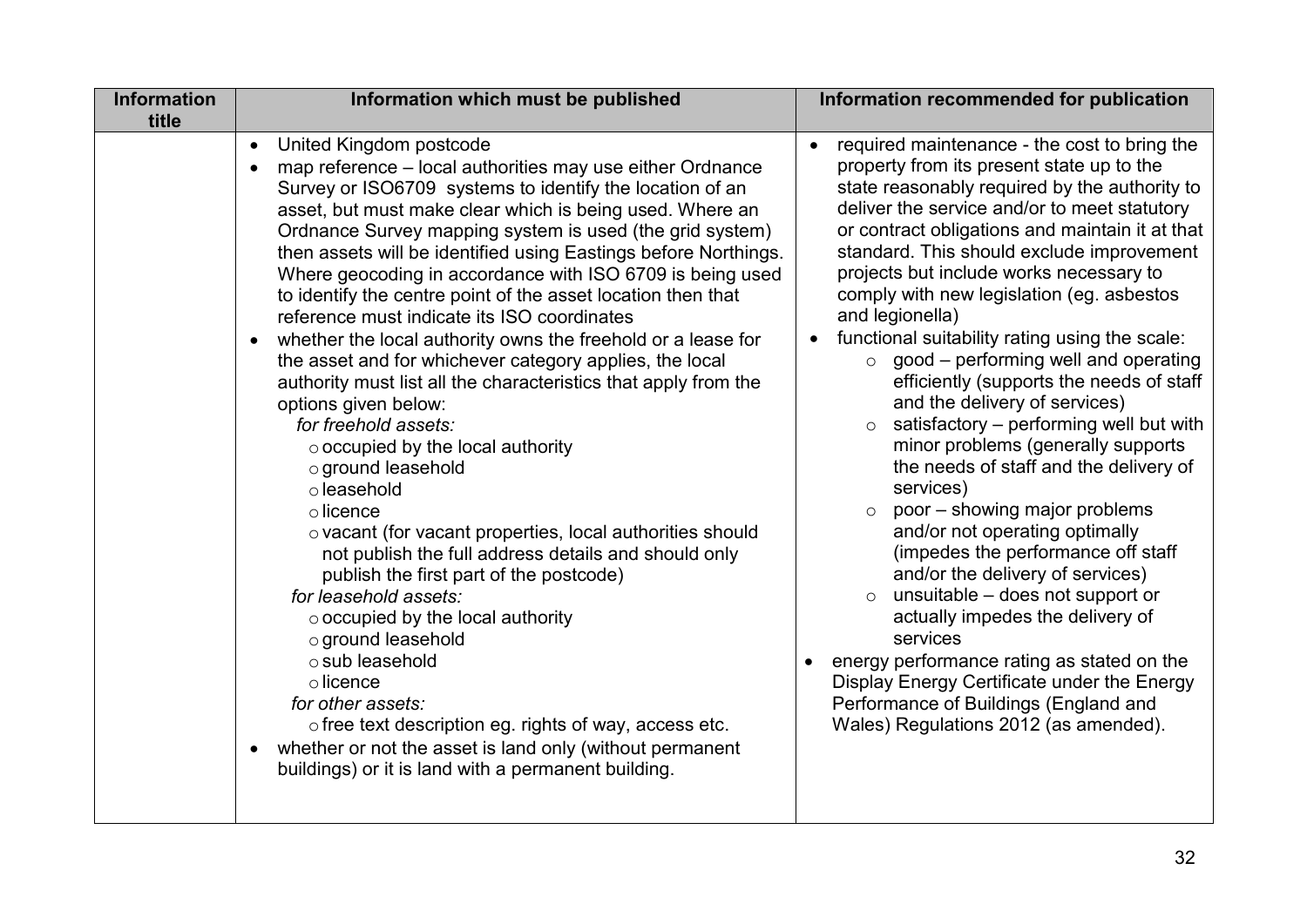| <b>Information</b><br>title                                                              | Information which must be published                                                                                                                                                                                                                                                                                                                                                                                                    | Information recommended for publication                                                                                                                                                                                                                                                            |
|------------------------------------------------------------------------------------------|----------------------------------------------------------------------------------------------------------------------------------------------------------------------------------------------------------------------------------------------------------------------------------------------------------------------------------------------------------------------------------------------------------------------------------------|----------------------------------------------------------------------------------------------------------------------------------------------------------------------------------------------------------------------------------------------------------------------------------------------------|
| <b>Social</b><br>housing<br>asset value                                                  | Annual publication<br>Publish details on the value of social housing assets within local<br>authorities' Housing Revenue Account.                                                                                                                                                                                                                                                                                                      |                                                                                                                                                                                                                                                                                                    |
|                                                                                          | Information to be published using the specified value bands and<br>postal sector:<br>total number of homes<br>the aggregate value and mean value of the dwellings for both<br>existing use value (social housing) and market value, and<br>percentage of homes that are vacant and that are tenanted.                                                                                                                                  |                                                                                                                                                                                                                                                                                                    |
|                                                                                          | Information to be published at a general level:<br>an explanation of the difference between the tenanted sale<br>value of homes within the Housing Revenue Account and<br>their market sale value, and<br>an assurance that the publication of this information is not<br>intended to suggest that tenancies should end to realise the<br>market value of properties.                                                                  |                                                                                                                                                                                                                                                                                                    |
|                                                                                          | Other residential tenanted properties that the authority may hold<br>within their General Fund are excluded from this specific dataset,<br>as is information on other building assets or land that local<br>authorities hold within their Housing Revenue Account.                                                                                                                                                                     |                                                                                                                                                                                                                                                                                                    |
| <b>Grants to</b><br>voluntary,<br>community<br>and social<br>enterprise<br>organisations | Annual publication<br>Publish details of all grants to voluntary, community and social<br>enterprise organisations. This can be achieved by either:<br>tagging and hence specifically identifying transactions which<br>relate to voluntary, community and social enterprise<br>organisations within published data on expenditure over £500<br>or published procurement information, or<br>by publishing a separate list or register. | Publish information on a monthly instead of<br>$\bullet$<br>annual basis where payments are made<br>more frequently than a single annual<br>payment, or ideally, as soon as the data<br>becomes available and therefore known to<br>the authority (commonly known as 'real-<br>time' publication). |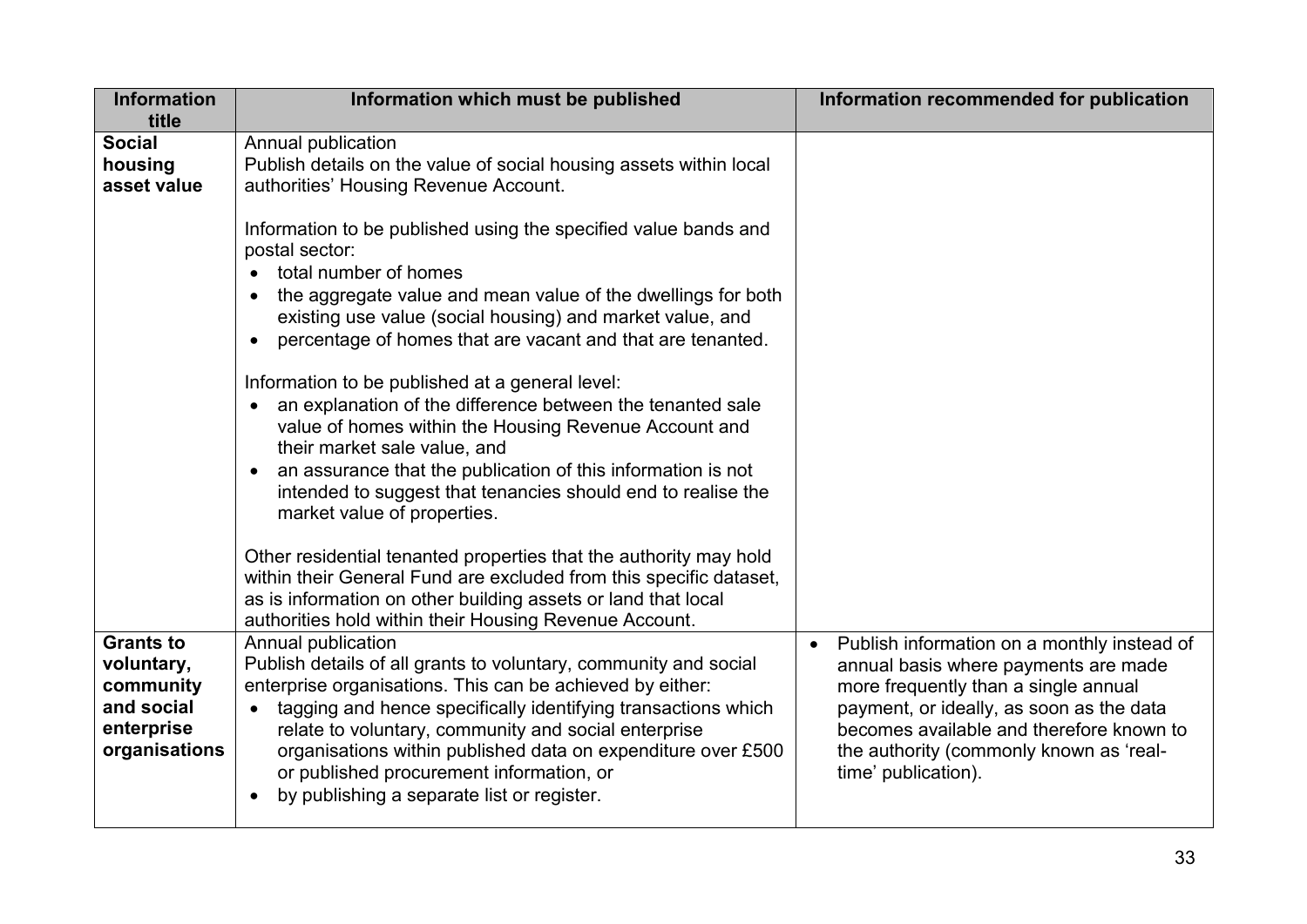| <b>Information</b>                  | Information which must be published                                                                                                                                                                                                                                                                                                                                                                                                                                                       | Information recommended for publication                                                                                                                                                                                                                                                                           |
|-------------------------------------|-------------------------------------------------------------------------------------------------------------------------------------------------------------------------------------------------------------------------------------------------------------------------------------------------------------------------------------------------------------------------------------------------------------------------------------------------------------------------------------------|-------------------------------------------------------------------------------------------------------------------------------------------------------------------------------------------------------------------------------------------------------------------------------------------------------------------|
| title                               |                                                                                                                                                                                                                                                                                                                                                                                                                                                                                           |                                                                                                                                                                                                                                                                                                                   |
|                                     | For each identified grant, the following information must be<br>published as a minimum:<br>date the grant was awarded<br>time period for which the grant has been given<br>local authority department which awarded the grant<br>beneficiary<br>beneficiary's registration number<br>summary of the purpose of the grant<br>amount                                                                                                                                                        | information disaggregated by voluntary and<br>$\bullet$<br>community sector category (eg. whether it is<br>registered with Companies House, charity or<br>charitable incorporated organisation,<br>community interest company, industrial and<br>provident society, housing association etc).                     |
| Organisation<br>chart               | Annual publication<br>Publish an organisation chart covering staff in the top three levels<br>of the organisation. The following information must be included<br>for each member of staff included in the chart:<br>grade<br>job title<br>local authority department and team<br>whether permanent or temporary staff<br>contact details<br>salary in £5,000 brackets, consistent with the details<br>published for Senior Salaries<br>salary ceiling (the maximum salary for the grade). | Local authorities should publish:<br>charts including all employees in the local<br>authority whose salary exceeds £50,000<br>the salary band for each employee included<br>in the chart(s)<br>information about current vacant posts, or<br>signpost vacancies that are going to be<br>advertised in the future. |
| <b>Trade union</b><br>facility time | Annual publication<br>Publish the following information:<br>total number (absolute number and full time equivalent) of<br>staff who are union representatives (including general,<br>learning and health and safety representatives)<br>total number (absolute number and full time equivalent) of<br>union representatives who devote at least 50 per cent of their<br>time to union duties<br>names of all trade unions represented in the local authority                              |                                                                                                                                                                                                                                                                                                                   |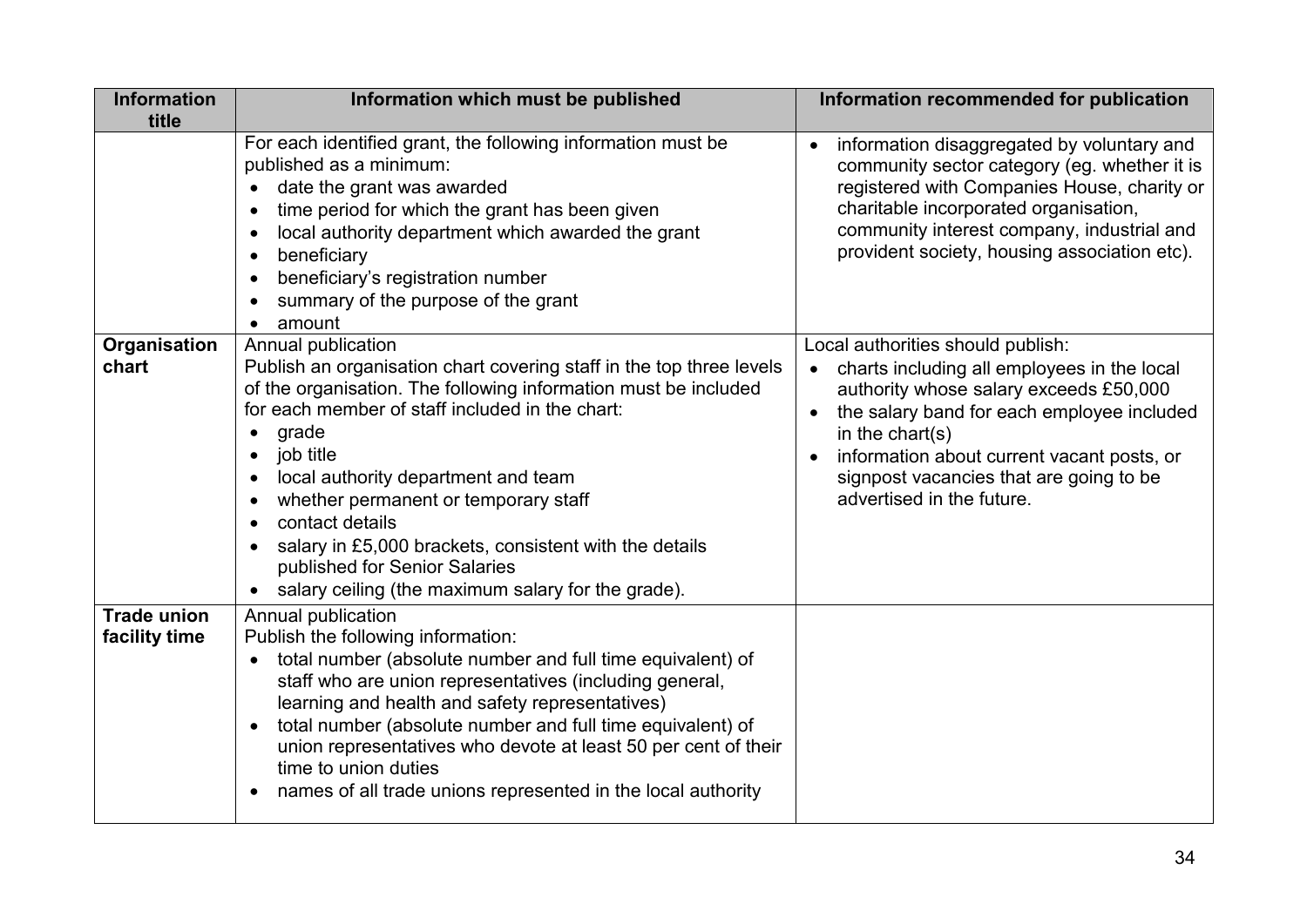| <b>Information</b><br>title | Information which must be published                                                                                                                                                                                                                                                                                                                                                                                                    | Information recommended for publication                                                                                                                                                                                                                                                                                                                                                                                                                                                                                       |
|-----------------------------|----------------------------------------------------------------------------------------------------------------------------------------------------------------------------------------------------------------------------------------------------------------------------------------------------------------------------------------------------------------------------------------------------------------------------------------|-------------------------------------------------------------------------------------------------------------------------------------------------------------------------------------------------------------------------------------------------------------------------------------------------------------------------------------------------------------------------------------------------------------------------------------------------------------------------------------------------------------------------------|
|                             | a basic estimate of spending on unions (calculated as the<br>number of full time equivalent days spent on union duties<br>multiplied by the average salary), and<br>a basic estimate of spending on unions as a percentage of<br>the total pay bill (calculated as the number of full time<br>equivalent days spent on union duties multiplied by the<br>average salary divided by the total pay bill).                                |                                                                                                                                                                                                                                                                                                                                                                                                                                                                                                                               |
| <b>Parking</b><br>account   | Annual publication<br>Publish on their website, or place a link on their website to this<br>data published elsewhere:<br>a breakdown of income and expenditure on the authority's<br>parking account. The breakdown of income must include<br>details of revenue collected from on-street parking, off-street<br>parking and Penalty Charge Notices<br>a breakdown of how the authority has spent a surplus on its<br>parking account. |                                                                                                                                                                                                                                                                                                                                                                                                                                                                                                                               |
| <b>Parking</b><br>spaces    | Annual publication<br>Publish the number of marked out controlled on and off-street<br>parking spaces within their area, or an estimate of the number of<br>spaces where controlled parking space is not marked out in<br>individual parking bays or spaces.                                                                                                                                                                           | Local authorities should publish the number of:<br>• free parking spaces available in the local<br>authority's area and which are provided<br>directly by the local authority, and<br>• parking spaces where charges apply that are<br>available in the local authority's area and<br>which are provided directly by the local<br>authority.<br>Where parking space is not marked out in<br>individual parking bays or spaces, local<br>authorities should estimate the number of<br>spaces available for the two categories. |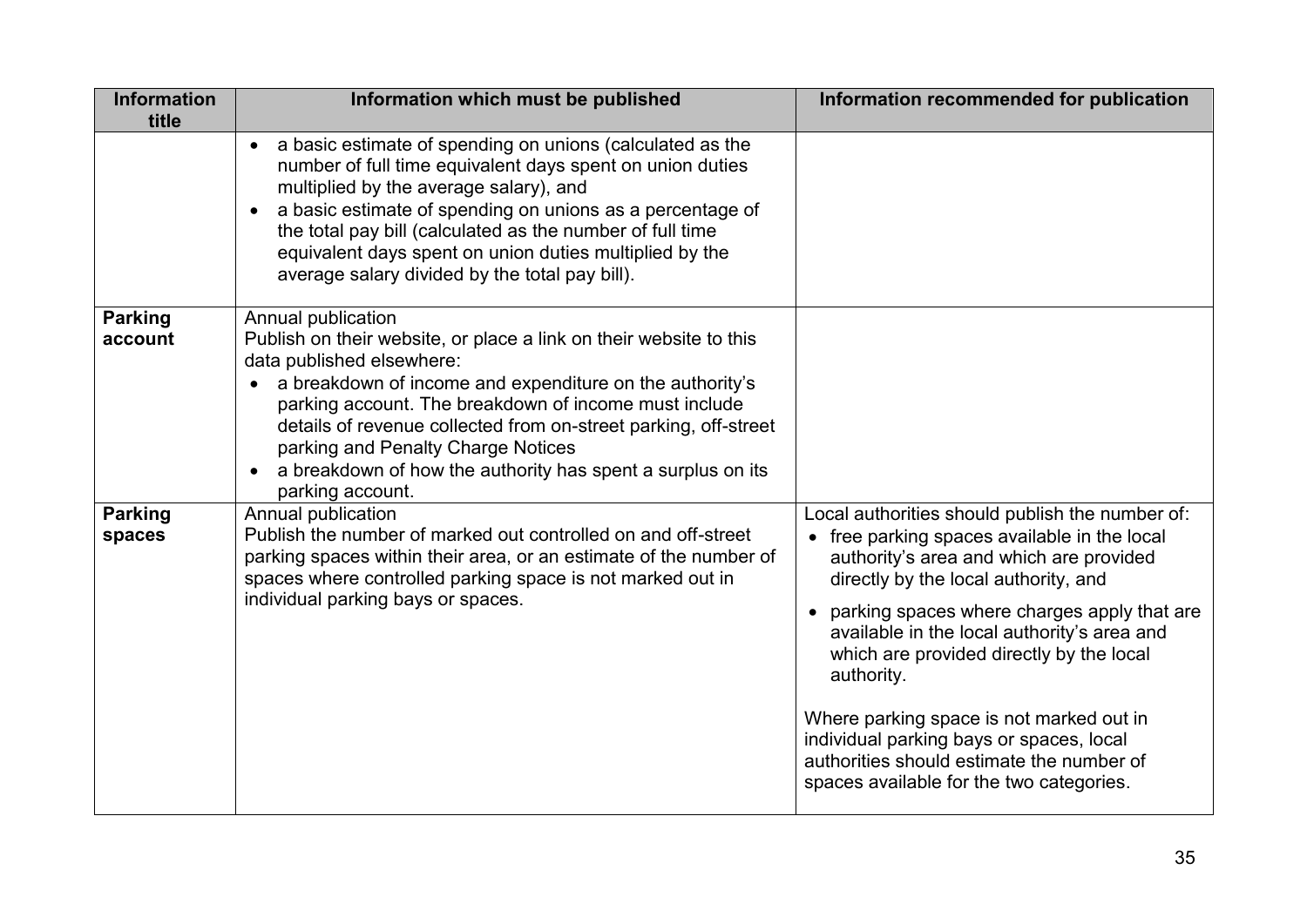| <b>Information</b>  | Information which must be published                                   | Information recommended for publication |
|---------------------|-----------------------------------------------------------------------|-----------------------------------------|
| title               |                                                                       |                                         |
| <b>Senior</b>       | Annual publication                                                    |                                         |
| salaries            | Local authorities must place a link on their website to the           |                                         |
|                     | following data or must place the data itself on their website:        |                                         |
|                     | the number of employees whose remuneration in that year               |                                         |
|                     | was at least £50,000 in brackets of £5,000                            |                                         |
|                     | details of remuneration and job title of certain senior               |                                         |
|                     | employees whose salary is at least £50,000                            |                                         |
|                     | employees whose salaries are £150,000 or more must also               |                                         |
|                     | be identified by name.                                                |                                         |
|                     | a list of responsibilities (for example, the services and             |                                         |
|                     | functions they are responsible for, budget held and number of         |                                         |
|                     | staff) and details of bonuses and 'benefits in kind', for all         |                                         |
|                     | employees whose salary exceeds £50,000.                               |                                         |
| <b>Constitution</b> | Annual publication                                                    |                                         |
|                     | Local authorities must publish their Constitution on their website.   |                                         |
| Pay multiple        | Annual publication                                                    |                                         |
|                     | Publish the pay multiple on their website defined as the ratio        |                                         |
|                     | between the highest taxable earnings for the given year (including    |                                         |
|                     | base salary, variable pay, bonuses, allowances and the cash           |                                         |
|                     | value of any benefits-in-kind) and the median earnings figure of      |                                         |
|                     | the whole of the authority's workforce. The measure must:             |                                         |
|                     | cover all elements of remuneration that can be valued (eg. all        |                                         |
|                     | taxable earnings for the given year, including base salary,           |                                         |
|                     | variable pay, bonuses, allowances and the cash value of any           |                                         |
|                     | benefits-in-kind)                                                     |                                         |
|                     | use the median earnings figure as the denominator, which<br>$\bullet$ |                                         |
|                     | should be that of all employees of the local authority on a           |                                         |
|                     | fixed date each year, coinciding with reporting at the end of         |                                         |
|                     | the financial year                                                    |                                         |
|                     | exclude changes in pension benefits, which due to their<br>$\bullet$  |                                         |
|                     | variety and complexity cannot be accurately included in a pay         |                                         |
|                     | multiple disclosure.                                                  |                                         |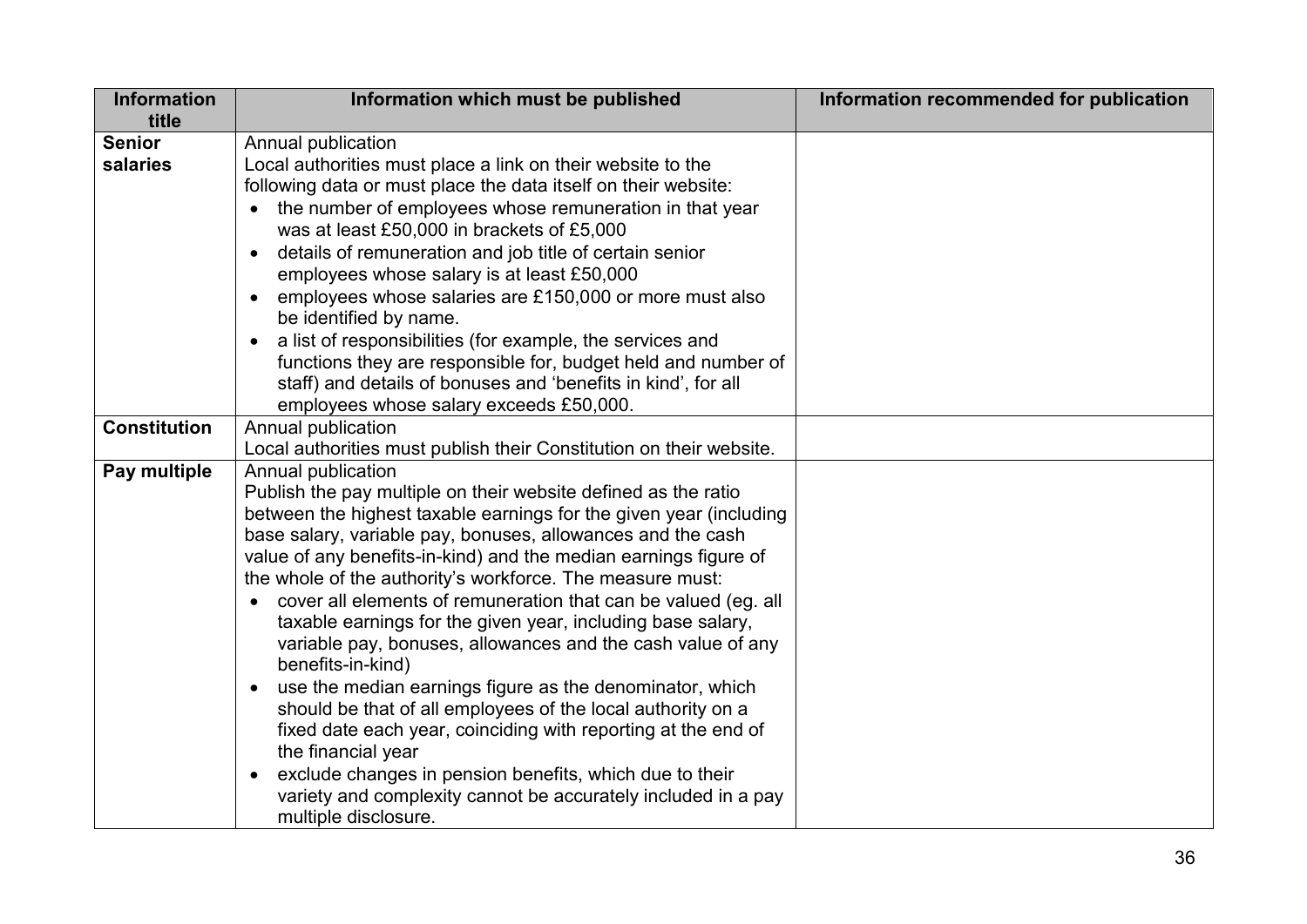| <b>Information</b> | Information which must be published                                                                                                                                                                                                                                                                                                                                                                                                                                                                                                                                                                                                                             | Information recommended for publication                                                                                                                                                                                                                                                                                                                          |  |  |  |
|--------------------|-----------------------------------------------------------------------------------------------------------------------------------------------------------------------------------------------------------------------------------------------------------------------------------------------------------------------------------------------------------------------------------------------------------------------------------------------------------------------------------------------------------------------------------------------------------------------------------------------------------------------------------------------------------------|------------------------------------------------------------------------------------------------------------------------------------------------------------------------------------------------------------------------------------------------------------------------------------------------------------------------------------------------------------------|--|--|--|
| title              |                                                                                                                                                                                                                                                                                                                                                                                                                                                                                                                                                                                                                                                                 |                                                                                                                                                                                                                                                                                                                                                                  |  |  |  |
| <b>Fraud</b>       | Annual publication<br>Publish the following information:<br>number of occasions they use powers under the Prevention of<br>Social Housing Fraud (Power to Require Information)<br>(England) Regulations 2014, or similar powers<br>total number (absolute and full time equivalent) of employees<br>$\bullet$<br>undertaking investigations and prosecutions of fraud<br>total number (absolute and full time equivalent) of<br>$\bullet$<br>professionally accredited counter fraud specialists<br>total amount spent by the authority on the investigation and<br>$\bullet$<br>prosecution of fraud<br>total number of fraud cases investigated.<br>$\bullet$ | Local authorities should publish:<br>total number of cases of irregularity<br>investigated<br>total number of occasions on which a) fraud<br>and b) irregularity was identified<br>total monetary value of a) the fraud and b)<br>the irregularity that was detected, and<br>total monetary value of a) the fraud and b)<br>the irregularity that was recovered. |  |  |  |
| <b>Waste</b>       | One-off publication                                                                                                                                                                                                                                                                                                                                                                                                                                                                                                                                                                                                                                             |                                                                                                                                                                                                                                                                                                                                                                  |  |  |  |
| contracts          | Local authorities must publish details of their existing waste                                                                                                                                                                                                                                                                                                                                                                                                                                                                                                                                                                                                  |                                                                                                                                                                                                                                                                                                                                                                  |  |  |  |
|                    | collection contracts, in line with the details contained in                                                                                                                                                                                                                                                                                                                                                                                                                                                                                                                                                                                                     |                                                                                                                                                                                                                                                                                                                                                                  |  |  |  |
|                    | paragraphs 32 of the Code, at the point they first publish quarterly                                                                                                                                                                                                                                                                                                                                                                                                                                                                                                                                                                                            |                                                                                                                                                                                                                                                                                                                                                                  |  |  |  |
|                    | contract information under Part 2 of this Code.                                                                                                                                                                                                                                                                                                                                                                                                                                                                                                                                                                                                                 |                                                                                                                                                                                                                                                                                                                                                                  |  |  |  |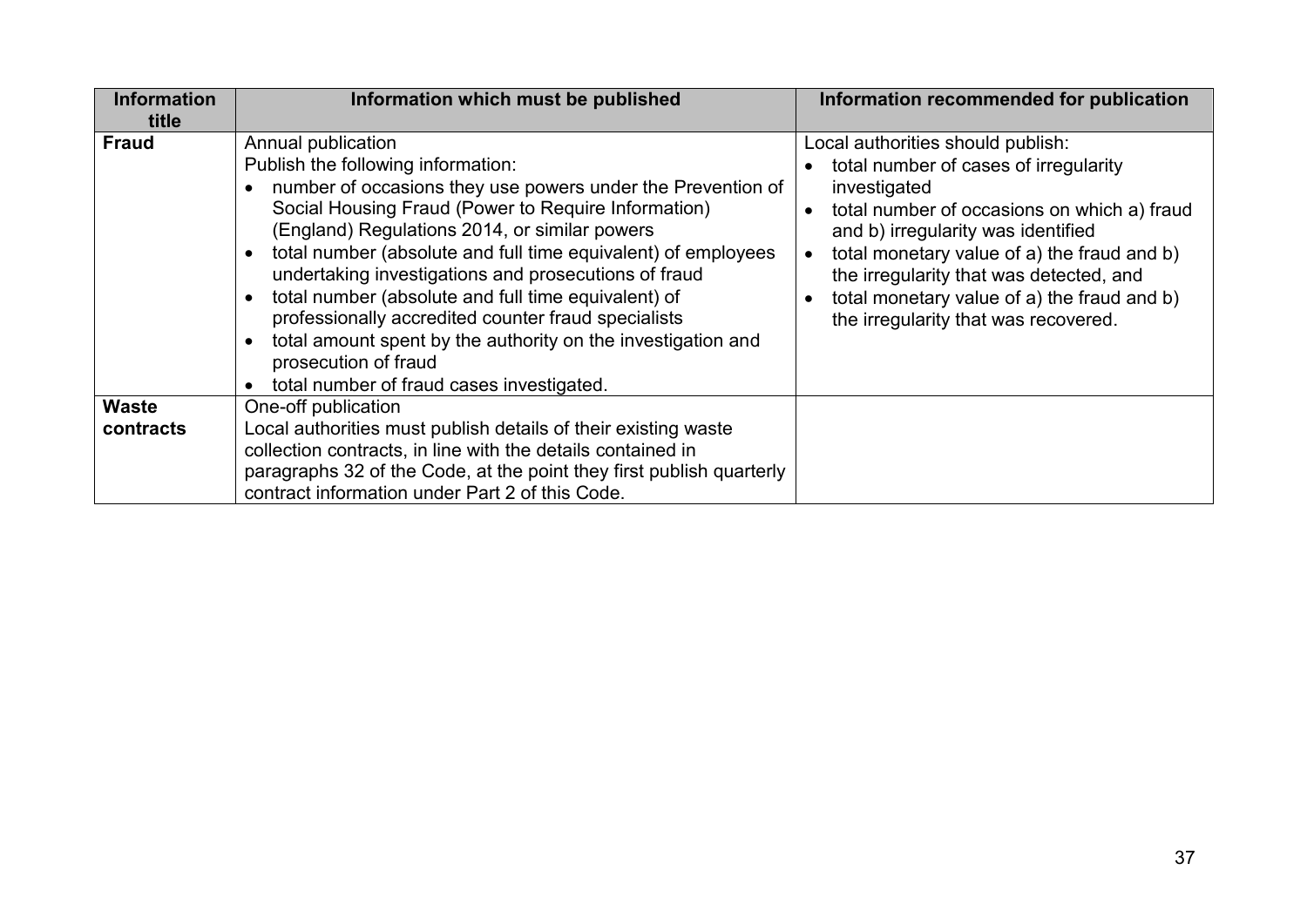# Annex B: Detecting and preventing fraud

Tackling fraud is an integral part of ensuring that tax-payers money is used to protect resources for frontline services. The cost of fraud to local government is estimated at £2.1 billion a year. This is money that can be better used to support the delivery of front line services and make savings for local tax payers.

A culture of transparency should strengthen counter-fraud controls. The Code makes it clear that fraud can thrive where decisions are not open to scrutiny and details of spending, contracts and service provision are hidden from view. Greater transparency, and the provisions in this Code, can help combat fraud.

Sources of support to tackle fraud include:

*Fighting Fraud Locally, The Local Government Fraud Strategy* [\(https://www.gov.uk/government/uploads/system/uploads/attachment\\_data/file/118508/stra](https://www.gov.uk/government/uploads/system/uploads/attachment_data/file/118508/strategy-document.pdf) [tegy-document.pdf\)](https://www.gov.uk/government/uploads/system/uploads/attachment_data/file/118508/strategy-document.pdf), was drafted by the National Fraud Authority and CIPFA (the Chartered Institute of Public Finance and Accountancy). The document calls for the adoption of a tougher approach to tackle fraud against local authorities. The strategy is part of a wider collaboration on counter fraud and is the local authority contribution to the national fraud strategy – *Fighting Fraud Together*

[\(https://www.gov.uk/government/publications/nfa-fighting-fraud-together\)](https://www.gov.uk/government/publications/nfa-fighting-fraud-together) which encompasses both the public and private sectors response to fraud in the UK.

Local authorities should use a risk management approach with strong internal control arrangements to reduce the risk of any payment fraud as a result of publishing public data. Local authorities should refer to the *Chartered Institute of Public Finance and Accountancy Code of Practice on Managing the Risk of Fraud and Corruption*

[\(http://www.cipfa.org/services/counter-fraud-centre/code-of-practice\)](http://www.cipfa.org/services/counter-fraud-centre/code-of-practice). The document sets out a step by step toolkit to tackling fraud: identifying and understanding your fraud risks and potential exposure to fraud loss; assessing current resilience to fraud; evaluating the organisation's ability to respond to potential or identified fraud; and developing a strategy. Developing an anti-fraud culture is an important part of improving resilience; the benefits of improving resilience to fraud include reduced exposure to fraud and an organisation that is better able to identify attempted frauds or vulnerabilities.

The National Fraud Authority have produced a guide on procurement fraud, *Procurement Fraud in the Public Sector*,

[\(https://www.gov.uk/government/uploads/system/uploads/attachment\\_data/file/118460/pro](https://www.gov.uk/government/uploads/system/uploads/attachment_data/file/118460/procurement-fraud-public-sector.pdf) [curement-fraud-public-sector.pdf\)](https://www.gov.uk/government/uploads/system/uploads/attachment_data/file/118460/procurement-fraud-public-sector.pdf) which deals with the whole process, from bidding during the pre-contract award phase through to false invoicing in the post-contract award phase.

There are some specific steps local authorities can take to prevent procurement fraud. These might include:

• only accepting requests for changes to supplier standing data in writing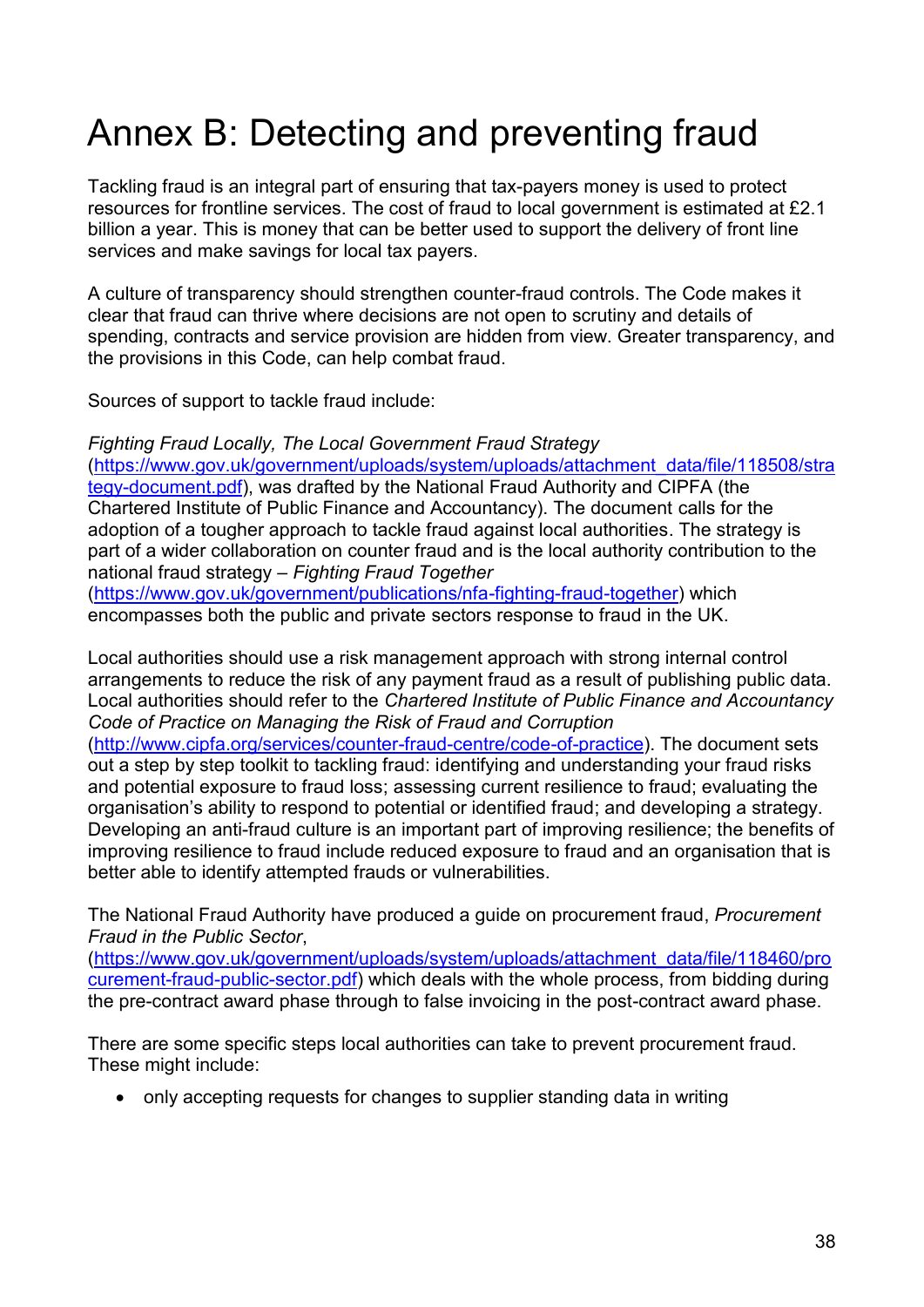- seeking confirmation from the supplier that the requested changes are genuine, using contact details held on the vendor data file or from previous and legitimate correspondence; and not contacting the supplier via contact details provided on the letter requesting the changes
- ensuring that there is segregation of duties between those who authorise changes and those who make them
- only authorising changes when all appropriate checks have been carried out with legitimate suppliers and only making the changes when the proper authorisations to do so have been given
- maintaining a suitable audit trail to ensure that a history of all transactions and changes is kept
- producing reports of all changes made to supplier standing data and checking that the changes were valid and properly authorised before any payments are made
- carrying out standard checks on invoices before making any payments, and
- regularly verifying the correctness of standing data with suppliers.